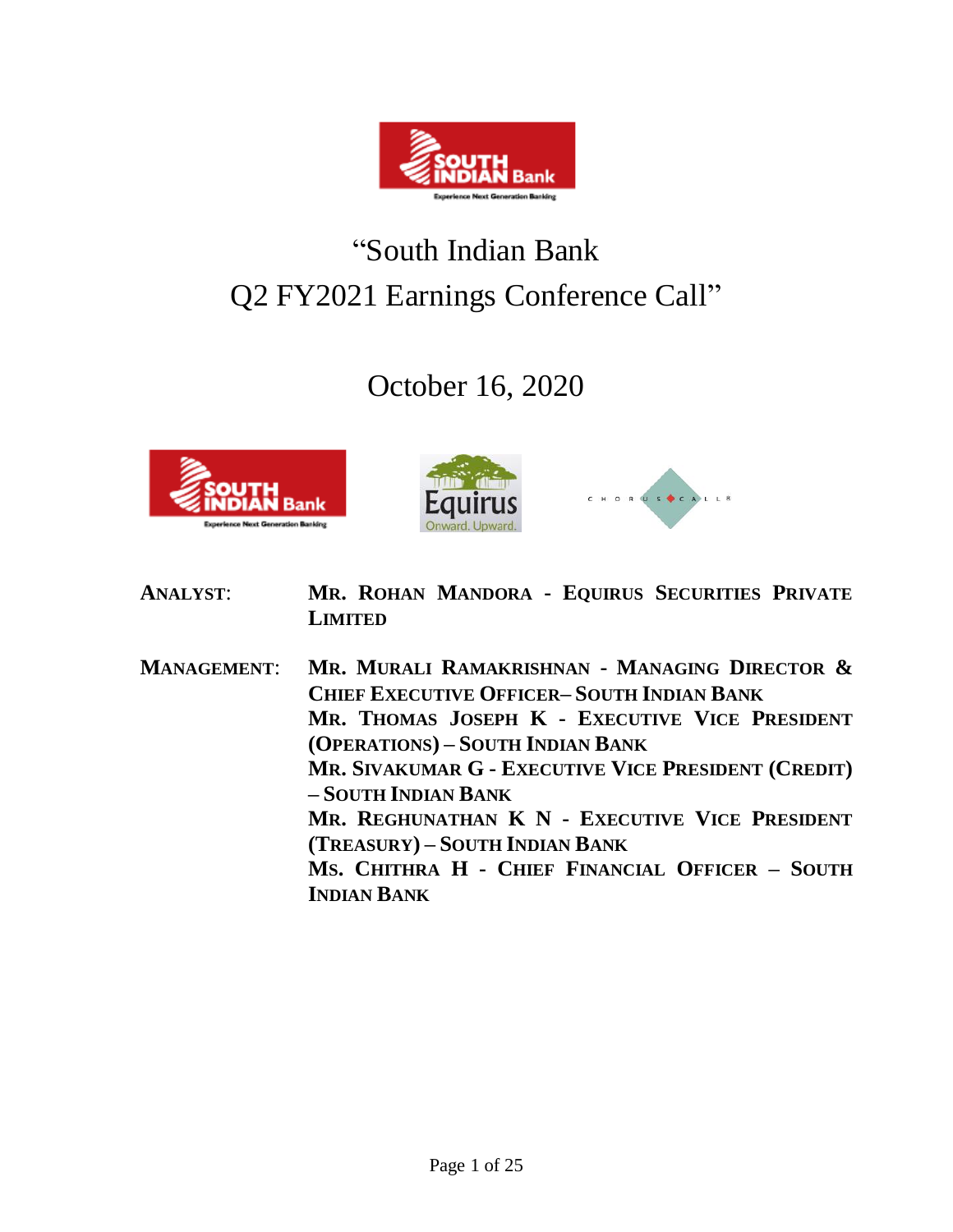

- **Moderator**: Ladies and gentlemen, good day, and welcome to the South Indian Banks' Q2 FY2021 Earnings Conference Call, hosted by Equirus Securities. As a reminder, all participant lines will be in the listen-only mode and there will be an opportunity for you to ask questions after the presentation concludes. Should you need assistance during the conference call please signal an operator by pressing "\*" then "0" on your touchtone phone. Please note that this conference is being recorded. I would now hand the conference over to Mr. Rohan Mandora from Equirus Securities. Thank you and over to you Sir!
- **Rohan Mandora**: Thank you Janis. Good morning everyone. On behalf of Equirus Securities, I welcome you all to the 2Q FY2021 earnings conference call of South Indian Bank. We have with us today, the management team of South Indian Bank represented by Mr. Murali Ramakrishnan, MD and CEO, Mr. Thomas Joseph, EVP Operations, Mr. G. Sivakumar, EVP Credit, Mr. Reghunathan K N, EVP, Treasury and Ms. Chithra H, CFO. I now request MD Sir to take us through the highlights of the quarter gone by after which we can open the floor for Q&A. Over to you Sir!
- **Murali Ramakrishnan**: Thank you. A very good morning to all of you, Thank you for joining us for the South Indian Bank Q2 FY2021 Earnings Conference Call. I am joined by my colleagues, Mr. Thomas Joseph, EVP Operations; Mr. G. Sivakumar, EVP Credit; Mr. K. N. Reghunathan, EVP Treasury; as well as our CFO, Ms. Chithra H. We hope that you and your family are safe and healthy.

Before we get into financial performance and our strategy, let me start with a personal note. This is my first interaction with all of you as the MD and CEO of South Indian Bank. Just to brief you on my background and experience. My career as a banker spans 32 years with significant experience in Retail and SME credit, risk and business analytics. It is an incredible honor and privilege for me to lead SIB, a bank that has built an enviable franchise with more than 91 years of faith. For building this great institution, I would like to thank all my predecessors.

The bank has witnessed various economic developments and cycles, including many epidemics as well as globalization of our economy over the past few decades. The strength of the bank lies in its legacy customer base, which has been growing year after year.

South Indian Bank has been at the forefront of adopting latest technology, be it first Kerala bank to implement Core Banking to rolling out cutting-edge SIB Mirror+ Mobile Application banking. Further, the customer base of over 6.5 million provides huge opportunity to upsell and cross-sell businesses. I understand that the bank has undertaken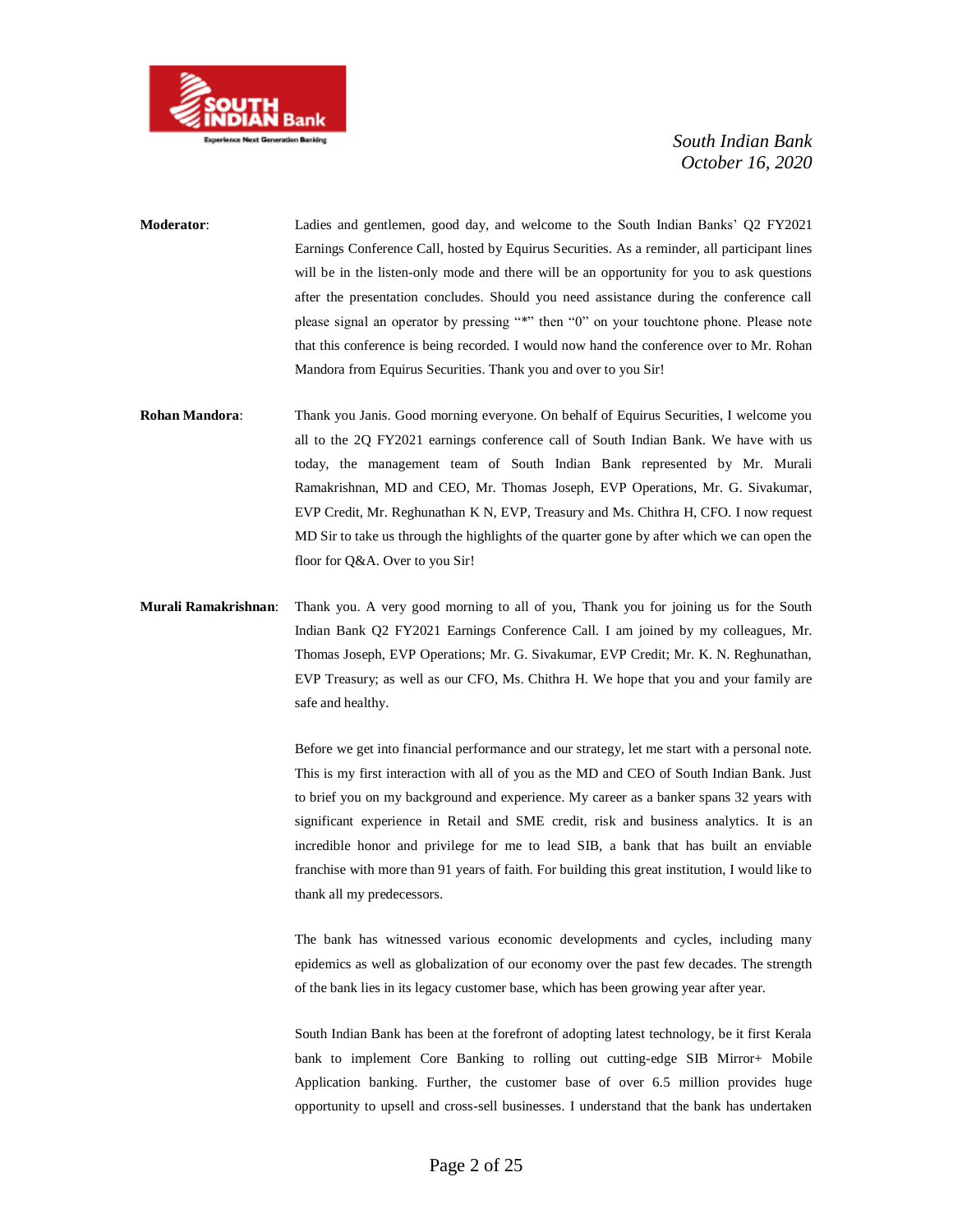

digitization of various processes, including onboarding of new clients, credit underwriting, etc. These and several new business initiatives and process changes are being implemented to support the growth, improve credit delivery and bring quality in underwriting standards. It is my endeavor that all these initiatives are taken forward with the new appropriate strategies guided by the eminent board, to leverage on opportunities and leverage the human resources so as to bring value to all stakeholders. I wish to share that the strategic initiatives underlined with the stated strategy of the bank will be shared with you at the appropriate time.

Now let me take you through the detailed financial performance of the bank during the second quarter of FY2021. We continue to appreciate the efforts of our employees who have shown strong resilience and ability to adapt to changing circumstances. Amid the continuing lockdowns, with the help of our in-house BCP team, we are able to keep 98% of our branches and our ATMs operational across the country, following all precautionary measures as per the respective guidelines. At August 31, 2020, loans under moratorium stands at about 26.1% of the total loans compared to 36.3% at June 30, 2020.Collection efficiency of the bank for the month of September 2020 was 80%.

As stated in our previous Q4 FY 2020 results conference call that we will be targeting to reach PCR of 60% in the next six months, following the outlook given in Q4 in FY 2019. We have reached a PCR of 65.2% as on September 2020.

Now let me take you through the key highlights of the operational and financial performance for this quarter. I am delighted to state that the bank's operating performance continued to improve in Q2 FY 2021. We have achieved strong successes across our stated strategy of strengthening margins, moving towards a favorable asset mix, building CASA book and containing future slippages. The company reported profit after tax of Rs. 65 Crores for Q2 FY 2021. We continue to expand our non-corporate portfolio, particularly in the segments of gold, personal segment, business segment and agri loans, which now form 75% of the overall advances book.

As on September 30, 2020, the total business for the bank stands at Rs. 147,970 Crores. Advances grew by 2% year-on-year to Rs. 65,349 Crores, driven by continued robust growth in agri loans, which has grown 18%, business loan, which has grown by 12%, and personal segment which has grown by 4% despite degrowth in corporate loan book, in tune with our strategy.

The share of corporate loans declined from 31% as on September 2019 to 25% as on September 2020. Core deposits rose by 9% to Rs. 74,976 Crores. CASA deposits increased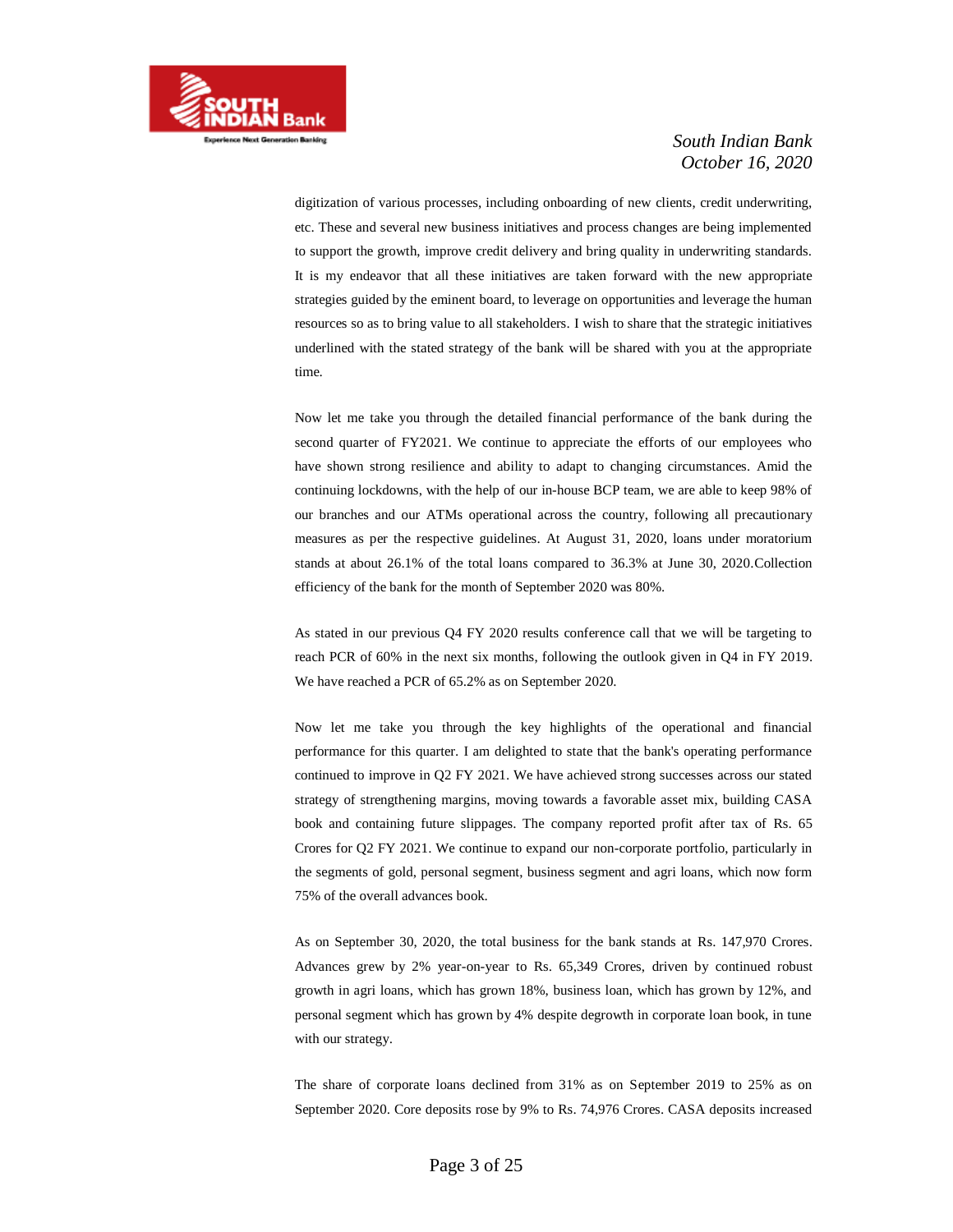

by 11.5% to Rs. 22,978. CASA ratio improved to 27.8% of the total deposits as compared to 24.9% at September 2019. Bulk and certificate of deposits declined by 45.6%, in line with our strategy.

Our investment was Rs. 22,015 Crores, of which HTM category contributed to Rs. 17,483 Crores while AFS contributed to Rs. 4,464 Crores. Gross NPA ratio improved to 4.87% as of September 2020, net NPA ratio improved by 50 basis points to 2.59% as of September 2020.

Net interest income for the quarter stood at Rs. 663 Crores, registering a growth of 13.5%. Net interest margin was 2.94% for the quarter ended September 2020 as against 2.69% in September 2019. Cumulative NIM for half year ended was 2.78% as against 2.61% in the first half of FY 2020.

Other income for the quarter was Rs. 240 Crores. Our other core fee income increased by 24% to Rs. 193 Crores, while treasury income decreased by 51% to Rs. 46 Crores.

Operating profit for the quarter was Rs. 414 Crores as against Rs. 411 Crores in Q2 FY 2020. In Q2 FY 2021, the cost income ratio was 53.9%.

Accounts not classified as NPA due to the order of Supreme Court is Rs. 136 Crores. However, the bank has provided Rs. 21 Crores during the quarter. The bank continues to hold COVID-19-related provisioning aggregating to Rs. 100.5 Crores against standard assets. The above provision of Rs. 100.5 Crores towards standard assets is not considered PCR calculation.

Overall provisions increased by 7% to Rs. 326 Crores in Q2 FY2021. These provisions include loan loss provision of Rs. 286 Crores, including write-off of the provision coverage ratio, continued to improve and stood at 65.2% as of September 2020 as against 58.8% as of June 2020.Considering the impact of COVID, we will endeavor to keep PCR around 60%.

In Q2 FY2021, fresh slippages amounted to Rs. 49 Crores, which are primarily contributed by business segment vertical. There were no slippages from corporate segment during the quarter.

Our overall capital adequacy stands at 13.9%, while the core CRAR is at 11.2%. The bank has a wide geographical presence with 875 branches, 51 extension counters and 1,438 ATMs.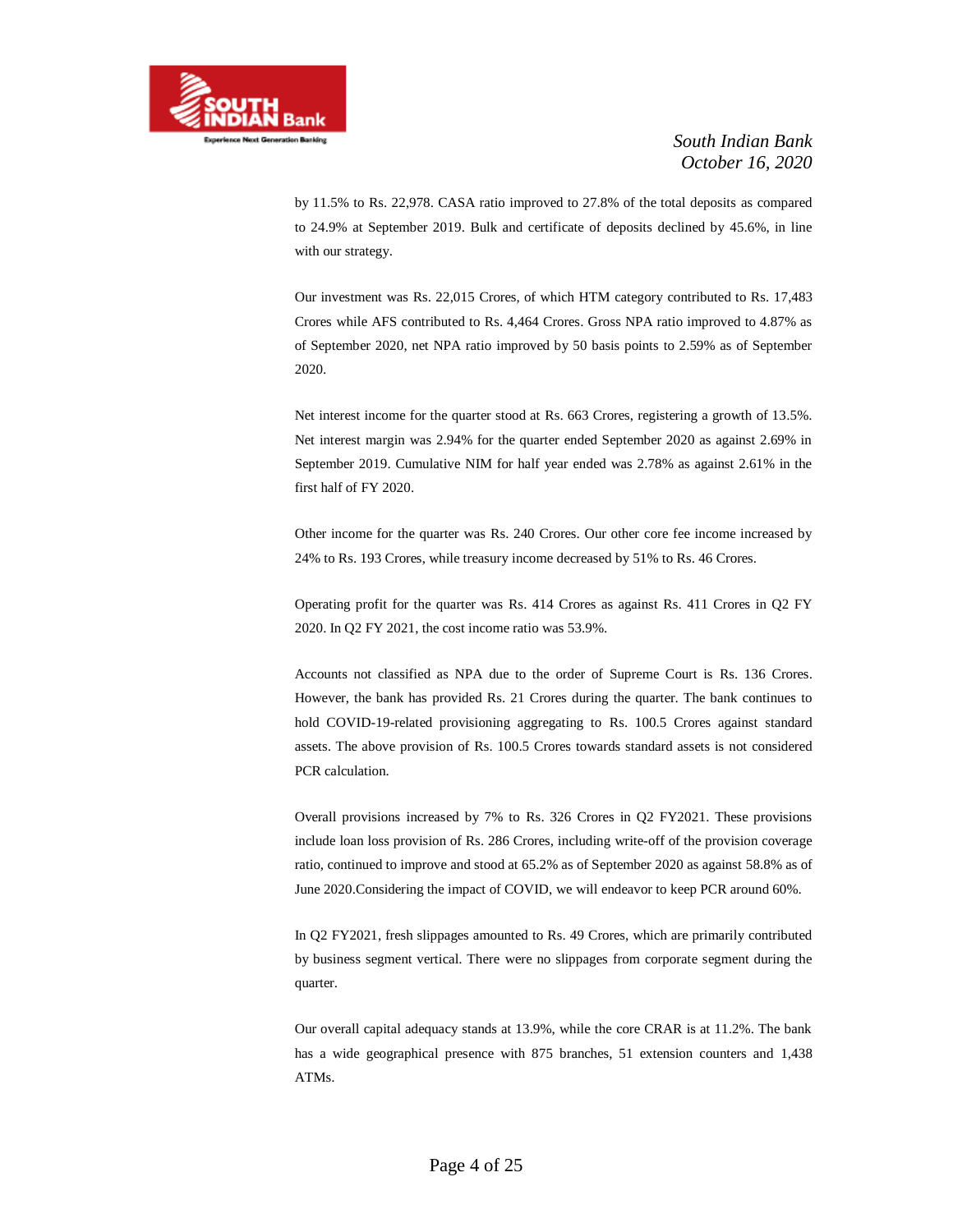

To summarize, the bank will continue the strategy of building low-cost CASA book, improve asset quality by focusing on building granular advances book through personal, agri and business segments. With this, we open the floor for questions. Thank you.

**Moderator**: Thank you very much. We will now begin the question and answer session. The first question is from the line of Renish Bhuva from ICIC Securities. Please go ahead.

**Renish Bhuva**: Congrats for good set of numbers. Couple of question, one is on the collection efficiency, which you highlighted is around 80% in September. So, this is including moratorium, or this is ex-moratorium book?

**Murali Ramakrishnan**: I will give you some more details on this. Basically the overall collection efficiency for the month of September was 80%, to be precise 79.92% in which if you look at the breakup of this, retail loans, which are basically housing loans, vehicle loans and mortgage loans and other personal loans, there we have a much better collection efficiency of 87%, 92%, 90% levels whereas other business loans is about 76% and corporate it is about 71% and the term loan is about, overall it is about 79.92%. So, this is basically on whatever has fallen due in the month of September 2020. This is for the total demand as against the collection for that month which has fallen due for September 2020 is about 80% cumulatively.

**Renish Bhuva**: Basically, since moratorium gets ended in August, so basically September demand will include overall total portfolio, right?

**Murali Ramakrishnan**: Correct.

**Renish Bhuva:** Sir, secondly in a press meet you highlighted some stress book analysis on your moratorium book. So, can you please throw some light from which segment you are expecting more stress coming out, versus these segment where you feel it is better placed in current scenario?

**Murali Ramakrishnan**: Good question. If you recall when the moratorium was started, we offered this facility to all our customers and about 56% of the customers in terms of value opted for moratorium. This figure came down to 36% at June end and through collection efforts by August end it was at about 26% of the portfolio. So, this 26% of our total advances book is amounting to Rs. 17,065 Crores. What I indicated was, out of this Rs. 17,065 Crores, we believe that over the next few quarters, spanning into even next year etc., we expect 10% of the book and this is basically an estimate because nobody knows when COVID will get lifted, when things will become normal, but we are making an intelligent estimate and we are saying that it will be about 10% of this book is likely to become NPA over a period of time and also we believe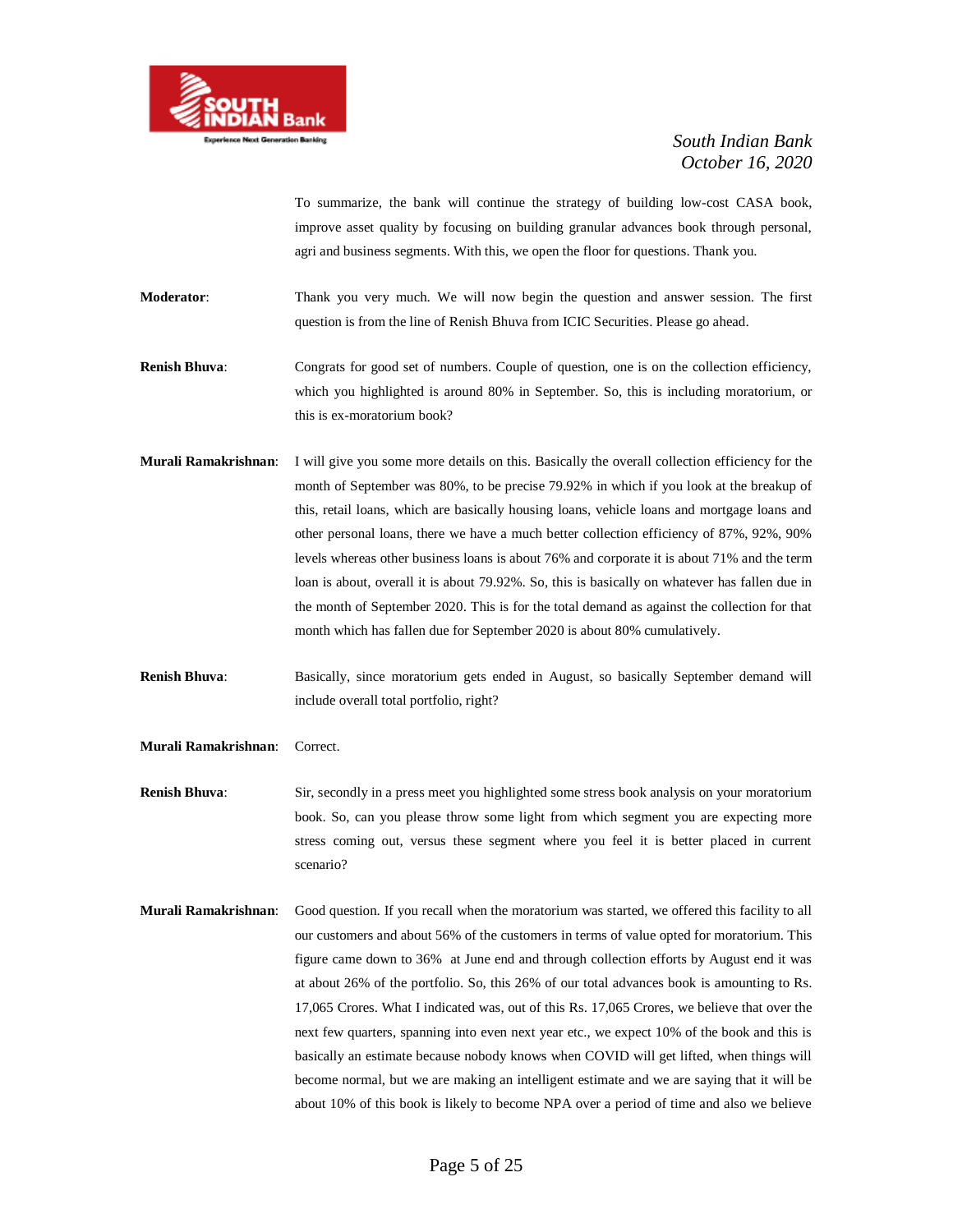

that out of this portfolio about Rs. 1,200 Crores worth of book is likely to be restructured. These numbers of Rs. 1,700 crores and Rs. 1,200 crores to some extent we have looked at while going through the book, which we have in corporate business and retail and we have estimated it based on the industry to which they belong to and if it is a retail or a personal segment loan, whether there have been any of the overdues in the past, based on those cost usually in post account, we estimate that about 10% of that is likely to become NPA over the next few quarters and 1,200 Crores will get restructured, of course the performance of restructured accounts, will be again dependent on how things pan out over a period of time. If we had to look at this Rs. 1,700 Crores, we have also further estimated that Rs. 1,400 Crores out of those Rs. 1,700 Crores they are likely to slip into NPA in the next two quarters that is Q3 and Q4 and if you were to look at what is the composition of that Rs. 1,400 Crores which is likely to become NPA in the next two quarters, we believe that in the area of corporate it is likely to be about Rs. 600 Crores and there will be personal segment of Rs. 350 Crores and in the area of business it is about Rs. 450 Crores. So, we expect that cumulatively Rs. 1,400 Crores are likely to slip in the next two quarters. If you look at the composition of the restructured of Rs. 1,200 Crores, it is about Rs. 275 Crores in corporate, Rs. 300 Crores in personal segment and about Rs. 625 Crores in business segment. Here I would like to mention that our categorization of corporate and business loans that has undergone a change based on the revised guidelines of SME. So, now we are categorizing anything which is below 25 Crores into business segment and anything which is above 25 Crores, we are classifying it as corporate. .

- **Renish Bhuva:** Sir, just if I may allow just the last question on this part. So maybe what we are essentially highlighting is the business banking is sort of appears to be more vulnerable. So geographically, this is primarily from the Kerala book or this is spread across Pan-India? Or maybe concentrated in a couple of geographies, let us say, Maharashtra or Tamil Nadu, where this lockdown or the COVID cases are sort of higher than the other part of the India?
- **Murali Ramakrishnan**: Instead of actually looking at geography, I think it is a good idea to look at, let me just take out whether I have a detail on geography itself. But just to give you some sense on business loan, see, due to COVID situation, you know that many of the businesses got impacted both on the supply side as well as on the demand side. So if you have to really look at the breakup of our business segment, the top 3 sectors where we have faced some kind of stress in the past is in the area of textile, food processing and trade, these are the subsegments where we have had delinquencies in the past, particularly in the business segment. COVID situation frankly has put the entire thing off-control. So we are closely monitoring them and we believe that if things become better, these segments, which are traditionally vulnerable, they probably will be showing some signs of coming back on track, but then obviously, it is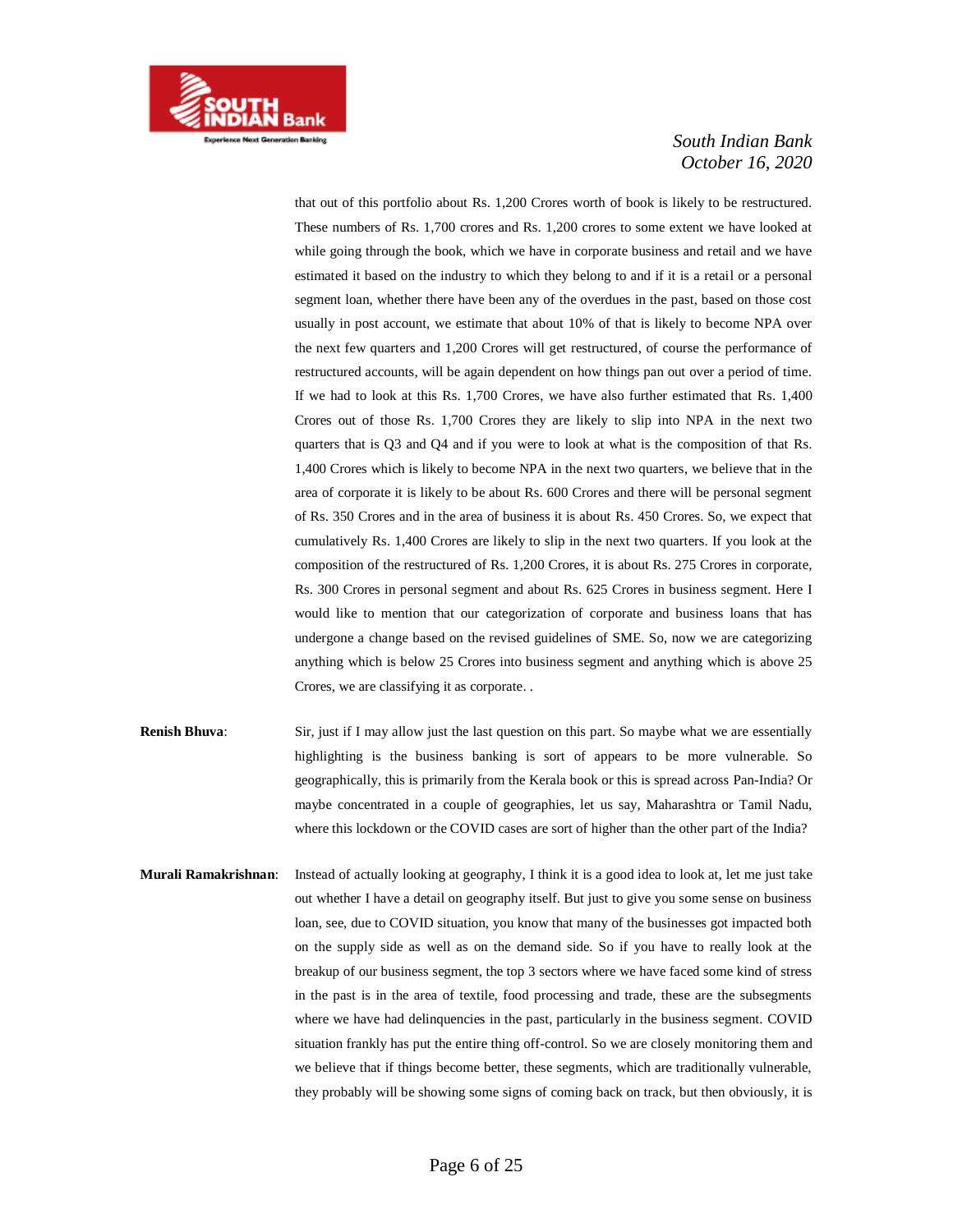

anybody's guess as to when things will become better. But if you had to really look at geography-wise, let me just see if I have the data. Maybe I can share it with you once I calculate that and send it across to you.

**Renish Bhuva**: Thank you. That is it from my side.

**Moderator**: Thank you. The next question is from the line of Amit Dalal from Tata Investment. Please go ahead.

- Amit Dalal: I have two questions when you say that you expect out of that your moratorium, only about Rs. 1,400 Crores to go into GNPA in the second quarter. Therefore, you have enough comfort on a granular level for the rest of the moratorium book's ability to start bearing interest and repayments and it seems like a very aggressive number to say that only less than 10% will perhaps or even 10% that will be affected and the rest will be able to pay because in the last three months, you did not have that spectacular an improvement in the moratorium book? The second question I have is when you speak to your other customers, besides the fact that there are business problems right now, the customers who are paying the interest and who are not really in any difficulty who are ex moratorium, do you see them on a more positive trend to this? Do you see a recovery in their activities in the manner in which they think that perhaps next year will be even better?
- **Murali Ramakrishnan**: Okay. Let me take the first question. So if I have to reiterate your question, you are basically asking when I am saying that out of Rs. 17,065 Crores which is under the moratorium, we expect NPAs about 10% out of this portfolio, which might fall as NPA over the next few quarters and about Rs. 1,200 Crores of that will get restructured. This estimate, we have actually, as I said earlier, we have done segment-wise, and we believe that in the personal segment, we expect slippages of about Rs. 350 Crores and restructuring of Rs. 300 Crores. And on the business segment side, we expect slippages of about Rs. 450 Crores and restructuring of Rs. 625 Crores. This estimate we have made after looking at, as said earlier, about the default history of such customers and the way some of these business segments have got impacted, which have traditionally given us pain. So this is on one side. The other side, other leading question could be, out of the restructuring, do you expect anything to become NPA over a period of time? I think your guess is as good as my guess. We are hoping that things will become better in the environment. We generally have seen that in the past, wherever accounts get restructured, depending on how the economic situation takes a turn, about one-fourth of that is likely to become NPA over a period of time. So I do not want to give an assumption that the entire restructured portfolio, we will be able to service even in the days and months and years to come, we expect that some of them definitely would fall, to go down because we should remember that these segments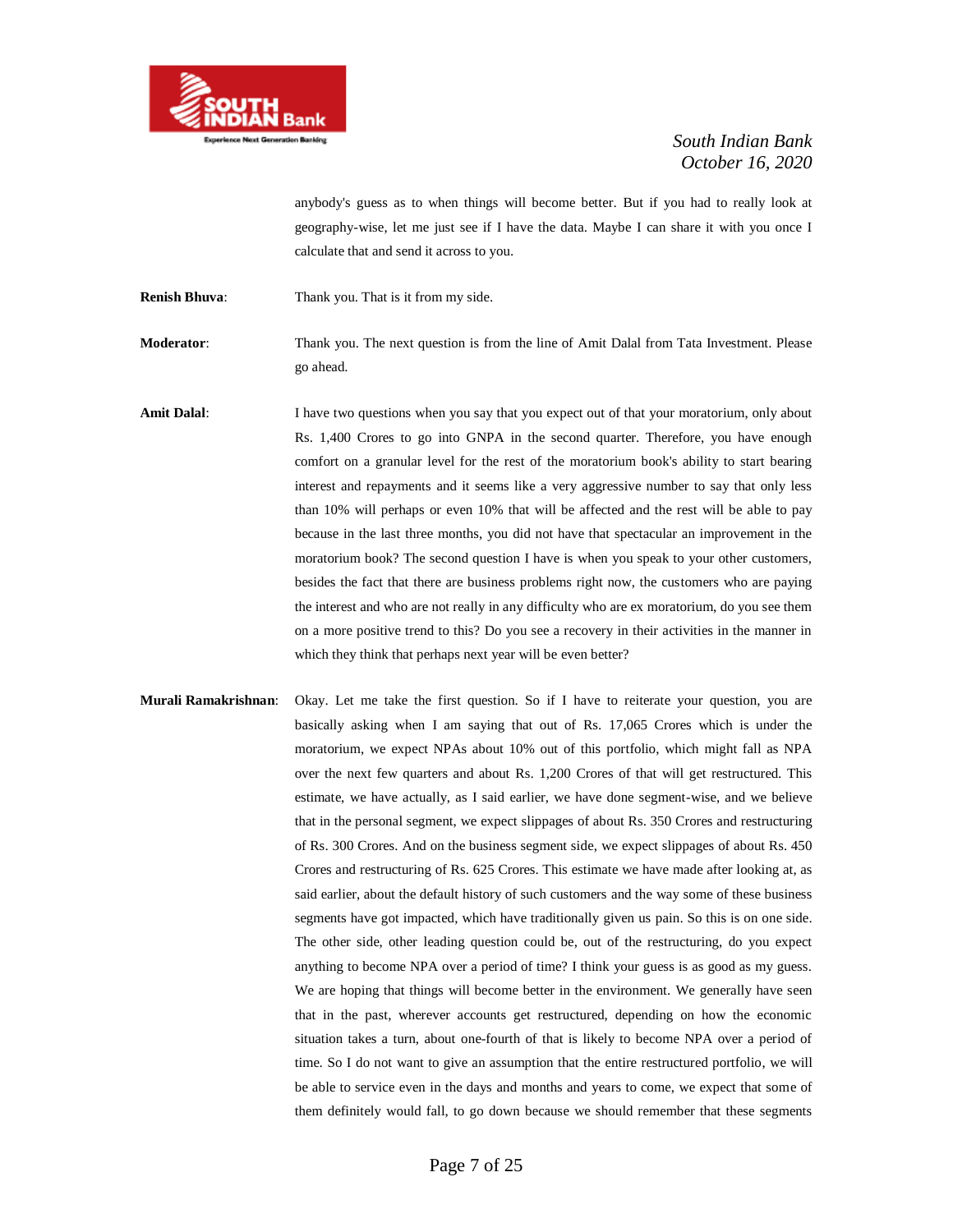

are generally not very resourceful. So if there is a situation which is going to hurt them badly, they will definitely slip into NPA, even if we estimate the cash flows fairly well at the time of restructuring. Have I answered your question?

- **Amit Dalal**: Sorry, so just to interject here again. I am more concerned that recognition of the probability of the moratorium book becoming NPA, is that a detailed process that you have at the branch level? I mean, I do not believe in just looking at it on a segment-wise you can come to a conclusion on the potential customer becoming NPA or not, it is a combination of various things for somebody to become NPA. So do you have a very, very granular and detailed process at the branch level for them to come back to you and tell you we expect this much to become out of moratorium in NPA?
- **Murali Ramakrishnan**: Yes. If you ask me, when we estimate, obviously, we estimate not only taking in account the past behavior of the customer, obviously, we interact with the team, which is handling such customers to get to know the reality on the ground. So that is expected of us and that is what we have done.
- **Amit Dalal**: The second is, I wanted to ask you about the ex moratorium book. Do you see that book showing a positive like the rest of the people are expecting that next two quarters and then perhaps even next year will be far better improvement? Do you see that much optimism on the ex moratorium customer?
- **Murali Ramakrishnan**: In terms of the repayment behavior, et cetera, that is the estimate which we have done, therefore we are fairly optimistic that if things do not really become worse than what it is today we expect this behavior to continue. But if you ask me whether the opportunity for business growth, etc., is it going to be hugely different in the next two quarters and next year? We believe that the opportunity will be fairly tepid till this year, I mean till March. And next year, we expect that things will become slightly better, and in our workings, we are taking about 10% growth for the next year. So if obviously, things become better than what we are estimating, we believe that these things can probably change for better. But if things become worse than what it is, obviously, we will be revisiting. And see as a prudent lender, we keep revisiting some of this, whenever we come out with the quarterly results we go through our portfolio again as if we are looking at it fresh again. And whatever actions we need to take in terms of looking at how they will behave over the next few quarters, we will take appropriate actions. Wherever we need to cautiously provide for likely falling of those cases into NPA, we will do appropriate actions at that point of time.

**Amit Dalal**: Thank you.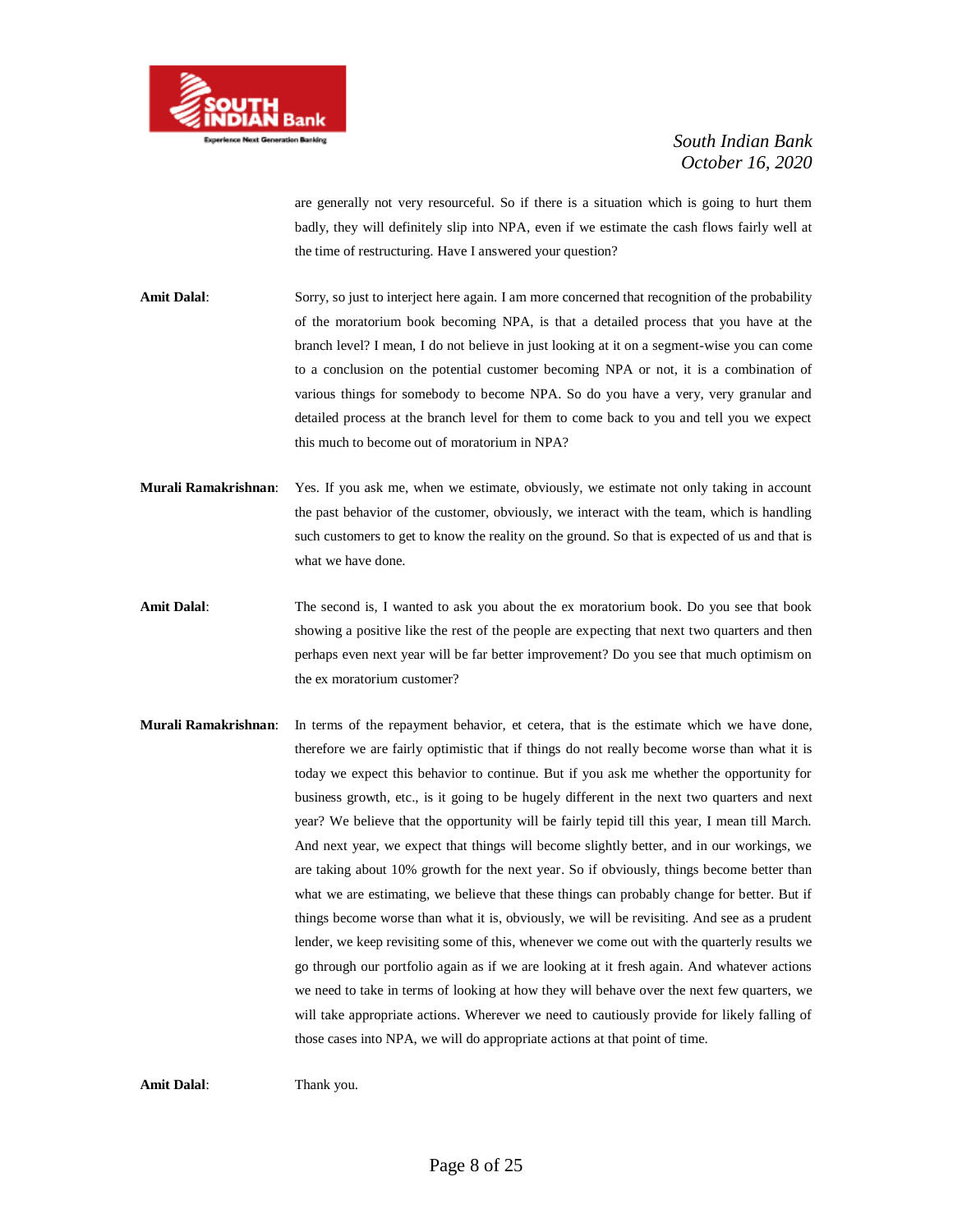

**Moderator**: Thank you. The next question is from the line of Sreesankar Radhakrishnan from JBSN. Please go ahead.

**Sreesankar R:** Thanks for the update. A quick question from my side, sir. When you mentioned 26% of the portfolio is under moratorium. Within this 26%, these people might have opted for moratorium and my understanding is probably within that, some people might have paid 1 installment, some people might have paid two extra. Can we have an idea of how many of this portfolio has not yet seen a single installment have been paid and it is completely under moratorium?

**Murali Ramakrishnan**: See, this aspect of 1 installment, 2 installments actually made a lot of sense when we were estimating numbers of 36% for Q1 but if you actually look at September 1, 2020 , when the moratorium got lifted, now everything has fallen due. Whatever is the interest payable for working capital loans during the first six months as per the guideline, we need to create it as FITL and which has to be paid over the next seven installments. And wherever it is term loan, we need to do appropriate action. So now there is no point in talking about 1 installment, 2 installments because since the moratorium got lifted, everything is just voluntarily supposed to be paid by them. Therefore, we estimated how much is the collection to be done for the month of September, and that is where I have indicated to you in my earlier answer, that 80% of that got collected, in which, we are finding that about 90% kind of collection has happened in the retail areas and slightly lesser collection has happened in the area of business segment and corporate loan. So in our view, this aspect of even somebody had not paid at all during moratorium because likely they would not have paid because they wanted to conserve. But if that money had fallen due in September, if they paid fully, then it actually defies our assumption that if somebody had not paid, they would continue to default. Cumulatively when you looked at it, we feel that 90% collection especially in the retail area, home, LAP, etc., it seems to be a fairly good indicator that people have started honoring whatever is the commitment once the moratorium got lifted. So to answer your question, right now, I believe that by the end of August, whatever was lying in their account, whether it is catering to 1 EMI or 2 EMI, they have actually made use of that even while bringing down the moratorium percentages from 36% to 26% when we did a collection drive in the month of August. Wherever such amounts, which were lying in excess, were paid by the customer and that is the reason why we could bring it down to 26% from 36%.

**Sreesankar R:** Okay. So if I rephrase my question a bit further, Sir. As at August 31, how many of these customers have not paid even a single installment? Not how many, what value?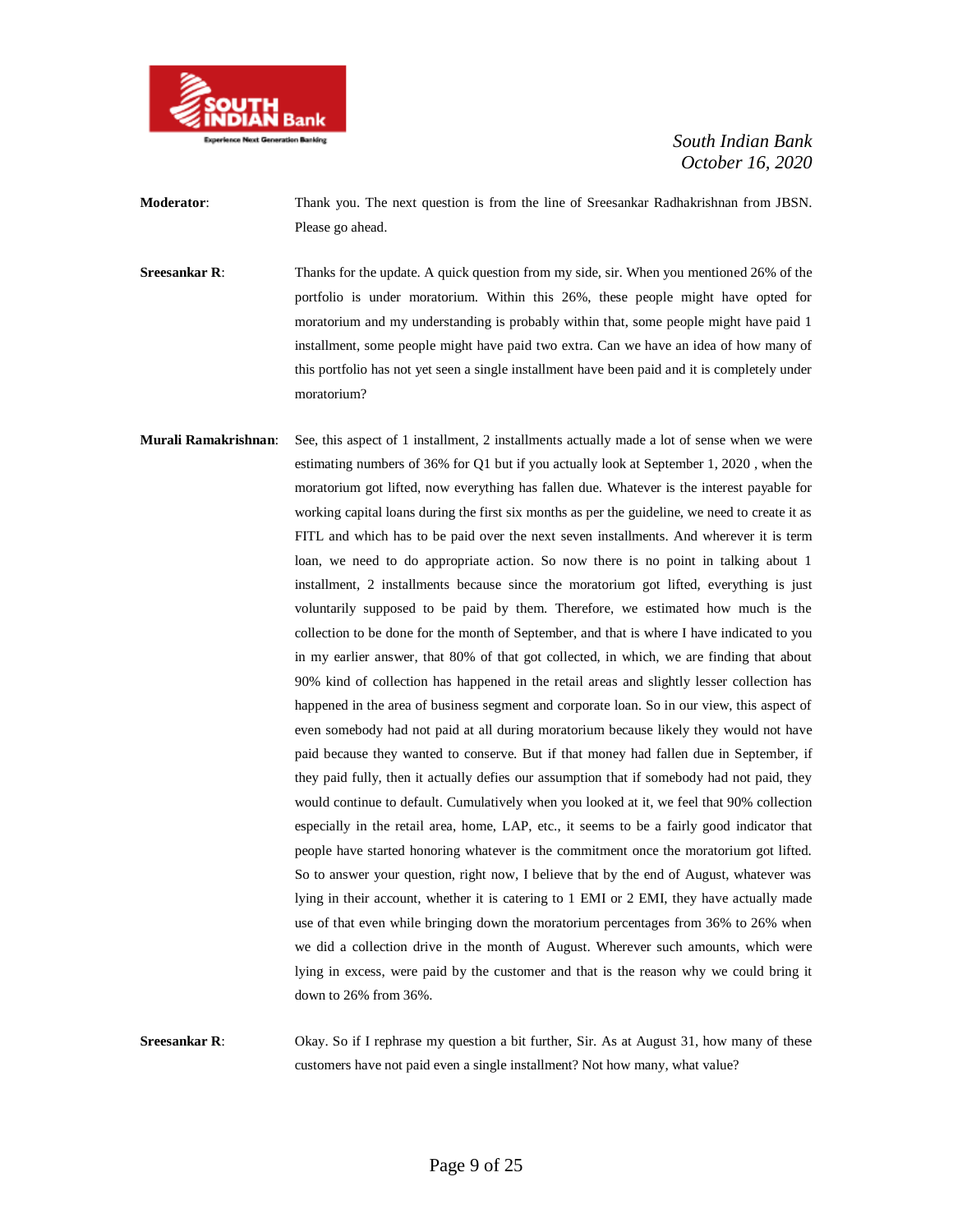

- **Murali Ramakrishnan**: That is what I am saying. Based on Rs. 17,065 Crores, which is the moratorium book if you were to look at. The way to look at it what were the dues to be paid by them before February 29, when the moratorium was lifted, what were the dues to be paid by them during the period of moratorium? So, if you add these two, that is the total dues to be paid by them when the moratorium got lifted, okay? If you were to look at that, we estimated based on whatever collection we could do in September. I gave an indication about what percentage of such portfolio will become NPA, what percentage of such portfolio will get restructured, is precisely based on whether they paid at all their dues, which fell due in February 29 or the dues which were to be paid in the period of moratorium. So that adds up to Rs. 1,400 Crores is likely to become NPA in the next two quarters, and we are estimating Rs. 1,200 Crores to get restructured within the restructuring period, which has been indicated. So when I said 10% of Rs. 17,065 Crores will become bad, of which, Rs. 1,400 Crores we are reckoning in the next two quarters. We expect that Rs. 300 Crores, which is left out, will become NPA over the next financial year. That is the way we have looked at it.
- **Sreesankar R:** Thank you. Really appreciate it.
- **Moderator:** Thank you. The next question is from the line of Roshan Chutkey from ICICI Prudential Mutual Fund. Please go ahead.
- **Roshan Chutkey:** Thanks for taking my question Sir. Firstly, first, of the Rs. 17,000-odd Crores, Sir what is the collection efficiency as seen in the month of September?
- **Murali Ramakrishnan:** This was the same question asked sometime back. It is about 80% overall.
- **Roshan Chutkey:** No, not overall, only for the morat book?
- **Murali Ramakrishnan:** In the month of September, whatever is to be falling due I mean, the recognition of a morat book and the recognition of a regular book for the dues which is falling due in September is same. There is no special thing which we looked at for morat book. In fact, when we looked at estimate of how much of that will become NPA, or how much of that will become restructured, that time we had a specific look at this morat book so that is why I indicated the percentages which can split into NPA and which can slip into restructuring. So for the month of September, see, I would be worried even if they have not opted for moratorium. But if they have not paid the September dues, I should be worried about that, too, right? Therefore, we look at whatever is due, which is supposed to be collected by the month of September, how much have we collected out of that? I think that is the way I look at it.
- **Roshan Chutkey:** What about the average MSME loan ticket size? Why has it decreased?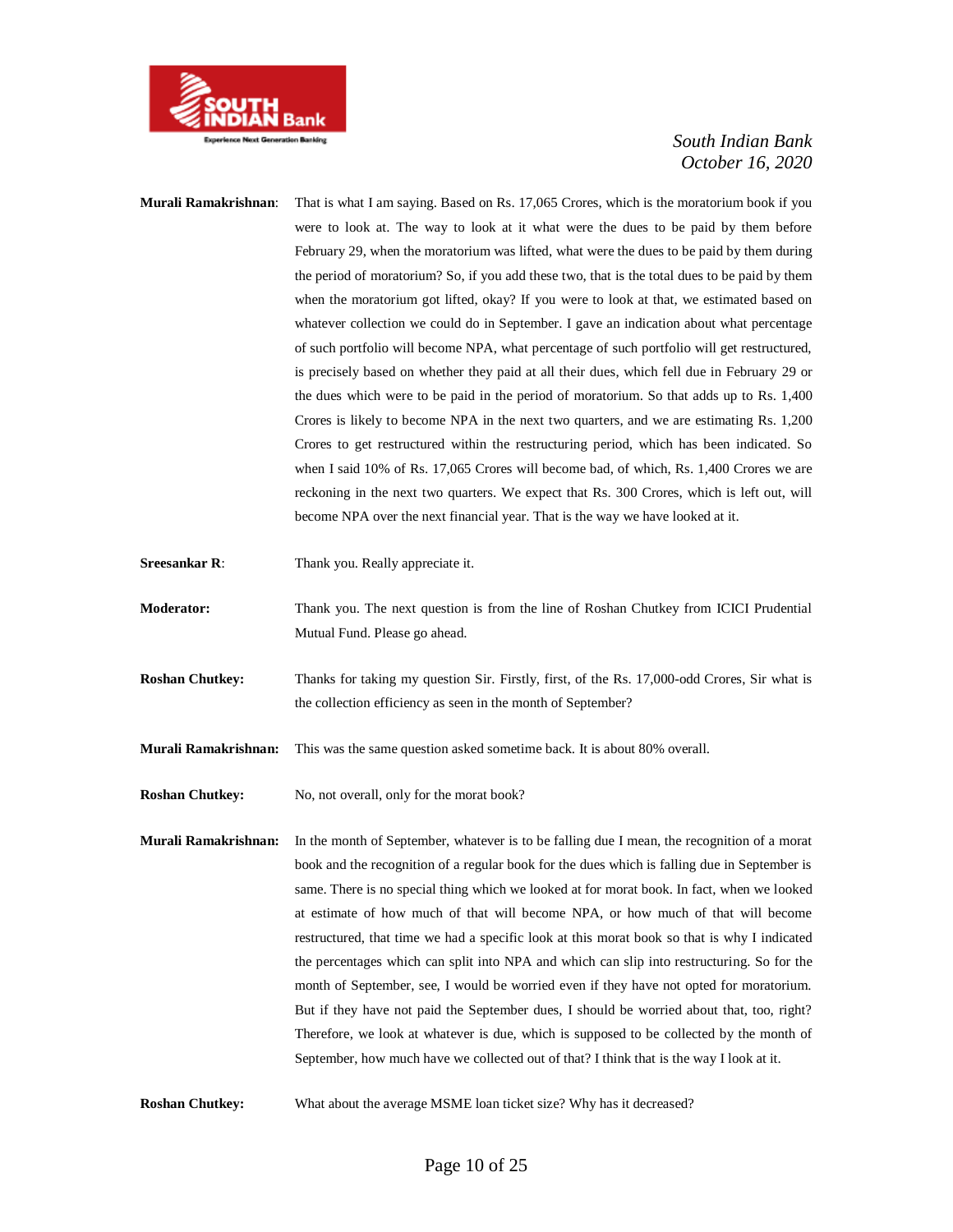

- **Murali Ramakrishnan:** Average MSME loan ticket size. Typically, MSME average ticket size, if you were to look at let me just take out the numbers for our bank. Let me just quickly take that out and probably answer you. Your question is what? Basically, you are asking average ticket loans that?
- **Roshan Chutkey:** In average MSME loan ticket size, in June quarter has jumped up to Rs. 65 lakhs and again, has fallen back to Rs.49 lakhs. So what is happening here, I wanted to understand?
- **Murali Ramakrishnan:** This was due to reclassification of Business loans with smaller ticket size (earlier classified as Retail) to MSME book. . Some of them has actually now moved into MSME loan book, depending on the definition, which is newly given for SME.
- **Roshan Chutkey:** If anything, that should increase the ticket size, right?
- **Murali Ramakrishnan:** Just to tell you, from the market, typically, MSME for large banks. If you have to look at the segment, which is typically let us say Rs. 100 Crores turnover and below as 1 segment and, let us say, Rs. 100 Crores to, let us say, Rs. 25 Crores which is the definition of SME, we were to look at the well-run banks typical average ticket would be close to a Rs. 1 Crores for customers who are below Rs. 100 Crores of topline and typical average ticket size would be about Rs. 8 Crores to Rs. 10 Crores for people who are Rs. 25 Crores and below. So this is a normal average. So whatever we are talking about is significantly lower than that. So it is an impact, to just to give you that comfort it is extremely granular.
- **Roshan Chutkey:** Understand. But because of the change in definition, the ticket size should go up, right? I mean it should not come off?
- **Murali Ramakrishnan:** No. It depends on the growth. Growth also of what we have done, right, and each of the segment also we have grown.
- **Roshan Chutkey:** Right. So such a drastic change, how can you explain that? I mean, Rs. 65 lakhs becoming almost Rs. 50 lakhs? I mean even growth, incremental growth, whatever you have been chasing I mean, it is hard to understand this that is my point.
- **Murali Ramakrishnan:** If I were to understand your question right you are asking the average ticket size as of September 30, 2020 in that is about Rs. 49.84 lakhs for MSME?
- **Roshan Chutkey:** That is right. Sir, Slide #12.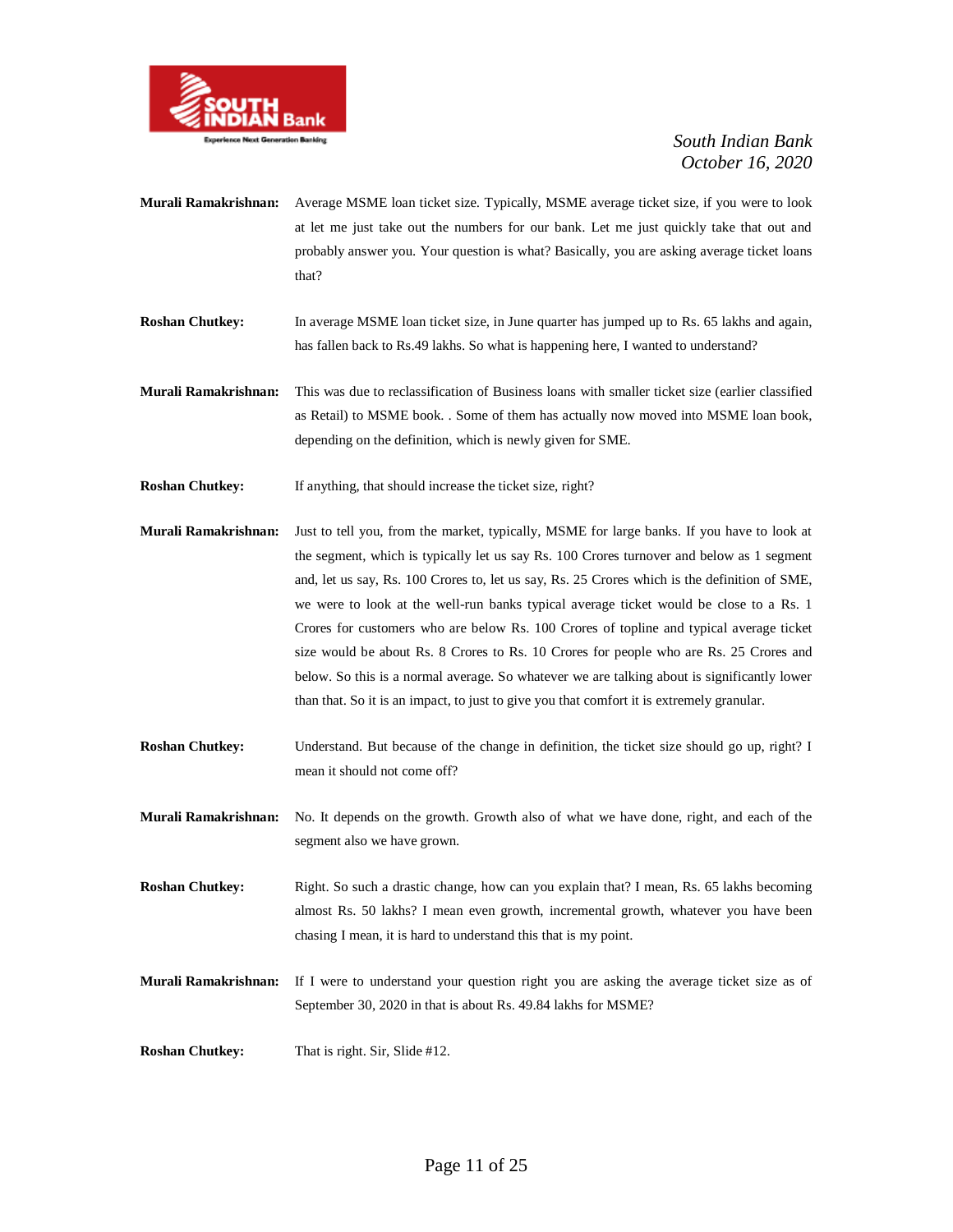

- **Murali Ramakrishnan:** Your question is why that average has come down from the earlier number of Rs. 65 lakhs, that is what you are referring?
- **Roshan Chutkey:** Right.

**Murali Ramakrishnan:** I think I will have to dig details and come back to you on that. But I can tell you that MSME the total amount in Crores for MSME book after the classification is about Rs. 19,711 Crores. Number of customers, number of account is about 39,549 number of accounts so average ticket size loans which is about Rs.49.8 lakhs. This is the calculation I have. But change from the previous one I will have to get back on that.

**Roshan Chutkey:** I will appreciate it if you can just disclose what collection efficiencies for the morat book? I am sure you have looked at it before giving out these restructuring numbers and slippage estimates, if you can also talk about the collection efficiency about the morat book in specific for the month of September. That will be very useful.

**Murali Ramakrishnan:** That would be useful for you to estimate how much is likely to become NPA, or how much likely be restructured, right? That figure I am sharing with you.

**Roshan Chutkey:** Is it fair to assume then the rest of it is all paying in time?

- **Murali Ramakrishnan:** Yes, yes, exactly.
- **Roshan Chutkey:** So Rs. 1,700 Crores, plus Rs. 1,200 Crores is the problem book, the remaining whatever is all paid up?

**Murali Ramakrishnan:** Out of the Rs. 17,065 Crores which we are talking, but based on the current estimate, obviously.

**Roshan Chutkey:** Thank you so much Sir.

**Moderator:** Thank you. The next question is from the line of Pritesh Bumb from Prabhudas Lilladher. Please go ahead.

**Pritesh Bumb:** Sir, I had two questions. First question is that what will be the trajectory of PCR from here on? Could you also guide on the provisions for the legacy book and the new NPA formation as you have guided? We have struggled with the lower PCR historically but now because of lower strategies we could ramp up the PCR now what will be the way going ahead what of a level of PCR you want to see and what provisions do you get? That is the first question.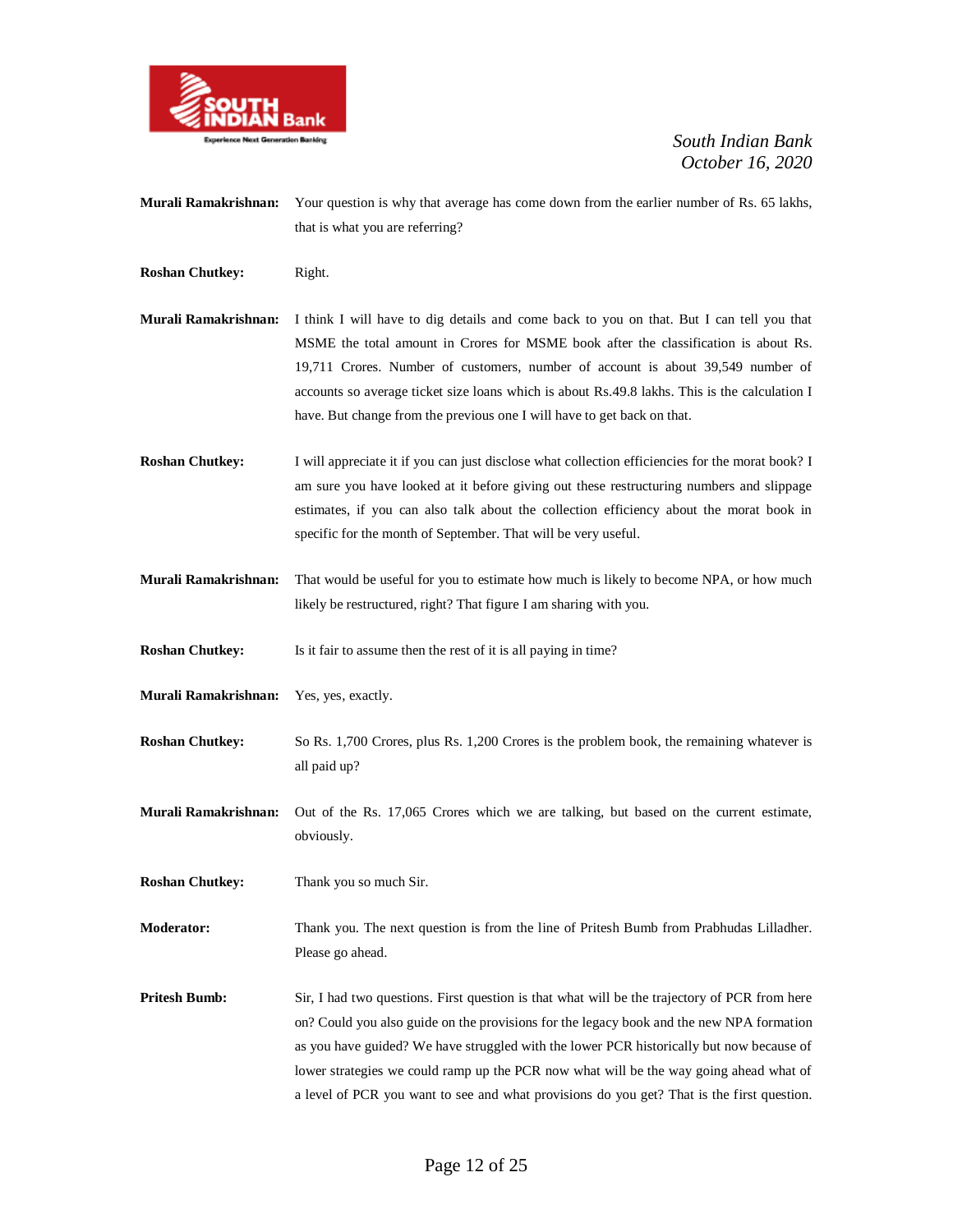

Second question is, what is the view on capital raising given we have a lower buffer in terms of CET1? Bank is also planning to grow like 10% next year. So we will have to and given with commissions which may come from the new NPA formation, you could see some capital being required. So how do you want to take it forward for that? So these are my two questions.

**Murali Ramakrishnan:** To answer your first question, as you said rightly, PCR for this quarter, which is looking at about 65% clearly is because of the advantage, which is the derivative to the COVID situation of not classifying etc. But we have done our estimation based on for the next 2 quarters, assuming that our advances, we are not really projecting any growth. Taking that into account, I believe that PCR, including write-off, will be in the range of 60% to 63% for the next two quarters and it is expected to be in similar range for the next year so between 63% to 66%. That is the range which we are looking at for next full year. For PCR, excluding write-off, it is typically what has been looked at by analysts like you that used to be in the range of 39% for the Q1, which is currently at about 48%. But we believe that this 48% is clearly slightly one-off high number. So it is likely to be between 40% and 42% for the next two quarters and a similar range for the next full year, 41% to 43% kind of range for the next full year. So this is on the PCR. This is based on the fresh slippages, the recovery, which will happen out of gross NPA, all that and the cumulative provisioning, which we are looking at based on the numbers which I have spelt out earlier. We have taken those into account and we are estimating it to be like this. With respect to capital, yes, we have taken action in terms of getting the approval for raising equity, and once we are ready for in what form and what quantum we want to raise, we will get back to the market. We believe that the overall infusion will happen by raising funds maybe in two tranches. To start with, it will be a much smaller quantum and depending on how things pan out, will probably look at raising some more in the next year. Then we will again take it off on how things pan out because it is anybody's guess as to how future of COVID is going to be. So depending on that if there is a need for any further infusion of capital, we will take appropriate action at that time. Now the immediate need of the hour is to ensure that we are taking care of our capital, to take care of this provisioning impacts, etc., for that we will be hopefully late Q3 or maybe early Q4, we will be hitting the market for equity infusion.

**Pritesh Bumb:** Sir, the follow-up on the first question. You said a similar range for this year and next year as well to reach this type of provision coverage we had on about Rs. 200 Crores type of a provision each quarter. So in that view, will it be same trajectory of Rs. 200 Crores per quarter? Or do you see something a little lower or maybe higher in terms of provision on the P&L side?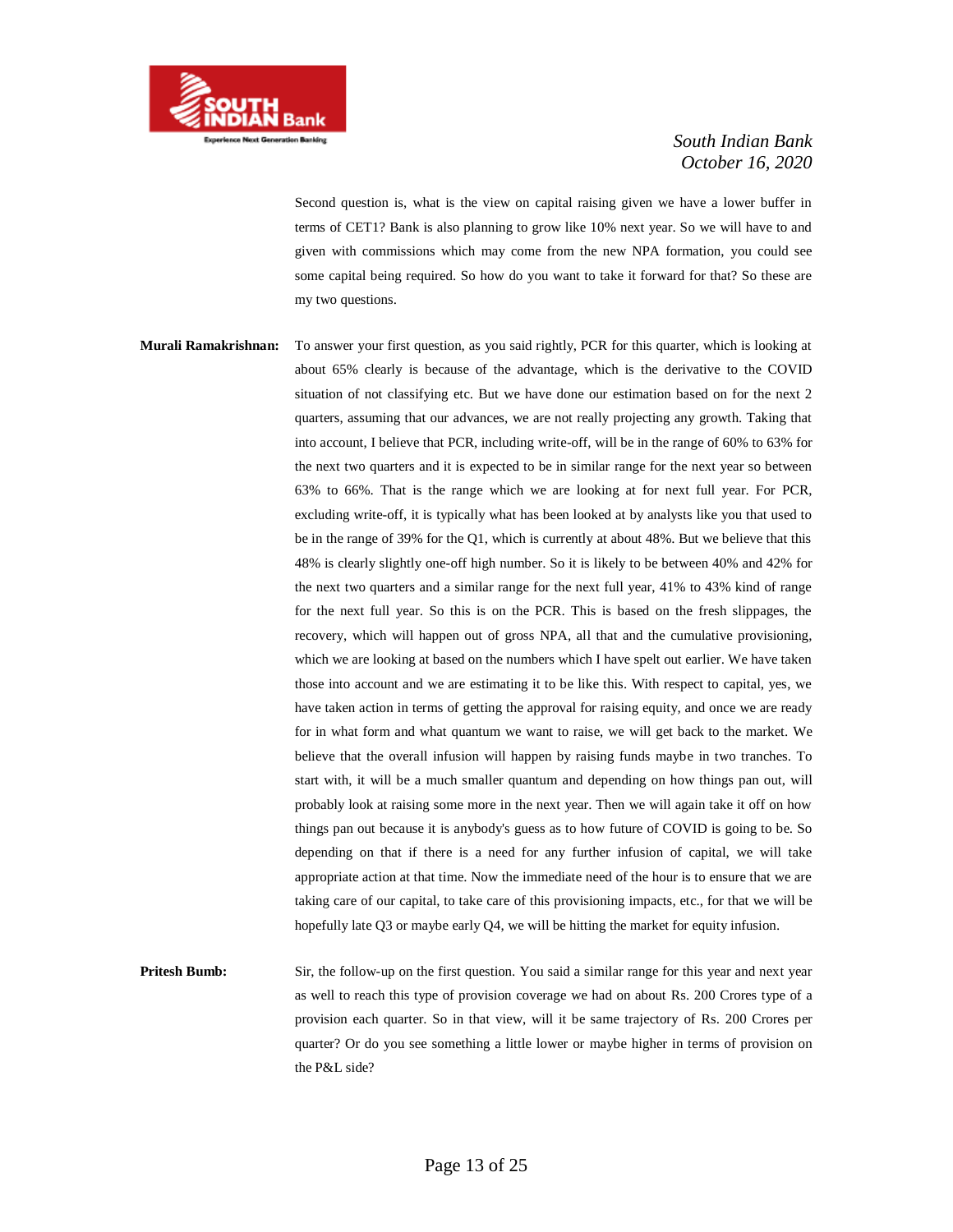

**Murali Ramakrishnan:** If you were to really look at fresh slippages, for this quarter and for the Q1, it has been obviously at a much lower level because of this morat, which was there. So that is likely to become high for Q3 and Q4. So depending on that, obviously, the provision will also appropriately be done for that. Therefore, we expect the 65%, which is currently, will be probably going down to 60% to 62% and at a PCR, excluding write-off rates, will be about 40% to 42% kind of level. So next year, we believe that the fresh slippages, hopefully, cumulatively, it will be far lower than what we are estimating for this full year and therefore, it is expected to be sustained in those ranges.

**Pritesh Bumb:** Thank you.

**Moderator:** Thank you. The next question is from the line of Jai Mundhra from B&K Securities. Please go ahead.

- **Jai Mundhra:** Congratulations on your appointment, Sir. I have a couple of questions. First is on collection efficiency. So when you said you had 80% collection efficiency for September, could this include appropriation from customers, which had paid the money in March and subsequently opted for moratorium? Hence, if you see purely duly received for the month of September could it be lower than 80%? So first on collection efficiency this 80% number, would it also include the collection, which you had got in the month of March because some people would have deposited the money in March and then subsequently have opted for moratorium?
- **Murali Ramakrishnan:** If you look at, moratorium as a percentage has come down from 56% to 36% to 26% by June end and by August end. So whatever has been paid, etc., that has all been accounted. Whatever I am saying as month of September collection is whatever has fallen due in the month of September, of which we have collected about 80% of the amount which has fallen due in month of September.
- **Jai Mundhra:** This was collected in the month of September only, not the previous appropriation, right?
- **Murali Ramakrishnan:** Yes. It is a collection made on the amount, which has fallen due for the month of September collected from those customers.
- Jai Mundhra: Second question is, Sir, on retail, when you say if I heard it correctly, you said retail collection efficiency is 87% and we have around 37% of the retail portfolio, not paying for the month of September, right? So how does this tally?
- **Murali Ramakrishnan:** Sorry. Where did you get the 37%, sorry?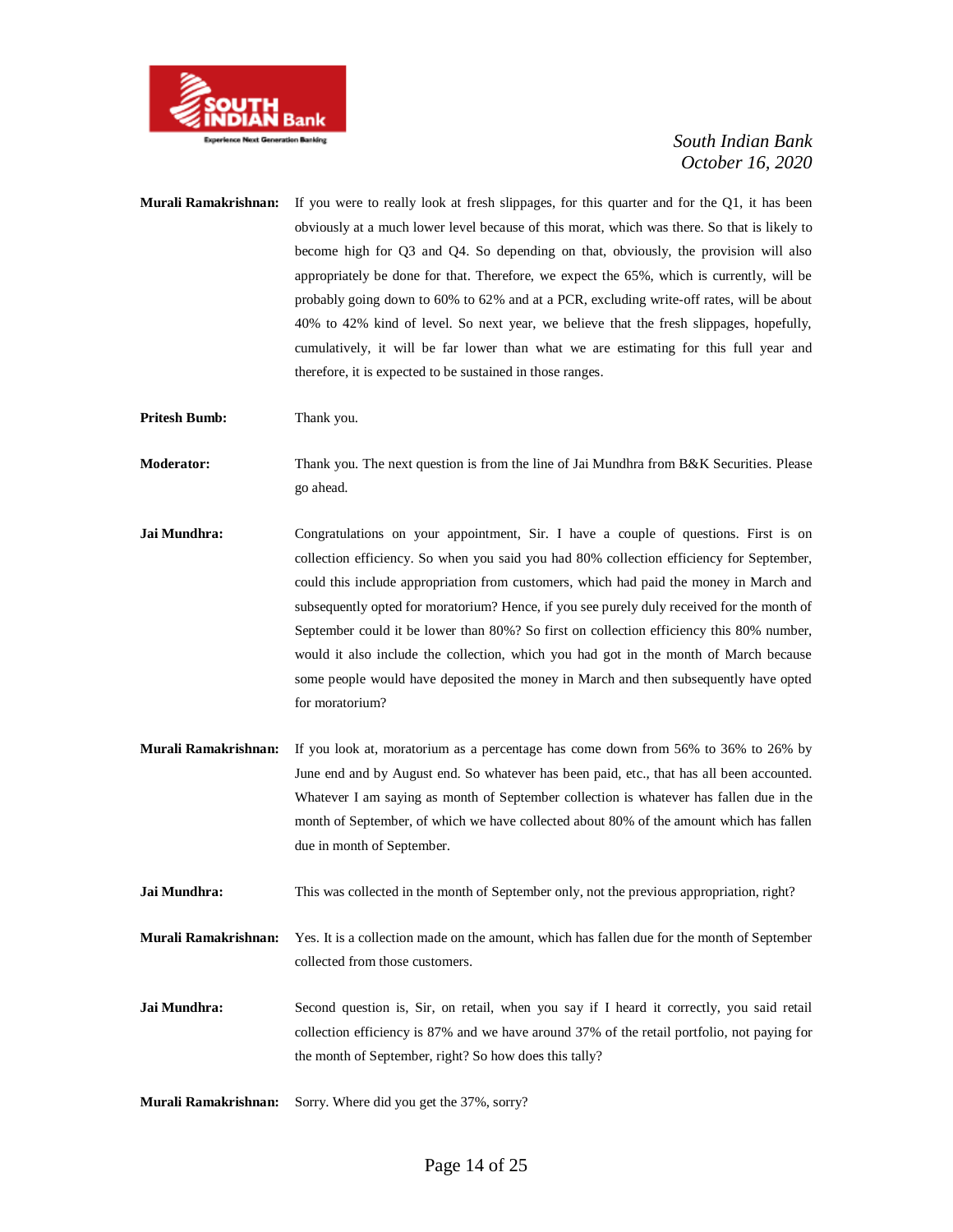

**Jai Mundhra:** The 37% is, Sir, Rs. 5,497 Crores, which is the personal loan, which is still under moratorium, Slide 42.

- **Murali Ramakrishnan:** What I said earlier was Rs. 14,798 Crores is the personal segment loan, of which Rs. 5,497 Crores opted for moratorium as on August 31, which is about 37% of the personal segment book. So your question is this collection percentage, which I talked about, for each product segment, they are in the range of 85% to 90%. Like, for example, mortgage loan is about 87.5%, vehicle loan is about 93%, housing loan is about 91%. So that is the collection which we made for the month of September from these segments, other personal loan, it is about 85%. So being that what it is, when we estimated NPA and restructuring, as I said earlier, we looked at whether such customers have exhibited defaults in the past ever, whether they were in any of the bucket dues, etc. Either they will become NPA in the next two quarters or they will become restructured and probably recover over the next couple of years. So that is about Rs. 650 Crores.
- **Jai Mundhra:** No, that is understood, Sir. Only mathematically, 37% of the people are not paying and 90% of the money you are receiving. That is not possible, until unless you are counting the arrears also in 87% or 90%? Or what is the gap there? Sorry, so what is the gap?
- **Murali Ramakrishnan:** No. That 37% of the people have opted for moratorium and the people who opted for moratorium, if you look at many of them they were conserving money for emergency so many of them were opting for moratorium, not because they were stressed. They were actually conserving and as and many of them, if you look at, 56% has become 36% and then 26%, because of people who have also not wanting to pay higher interest because at the end of the day this interest on interest issue, which is being raised now, this has been a concern for a very shrewd borrower. He would have thought about it even then. So they started paying. That is the reason why it came down to 36% and subsequently 26%.
- **Jai Mundhra:** Right. So 37% of the portfolio did not pay for September that is right?
- **Murali Ramakrishnan:** No. 37% of the personal loan book was under moratorium as of August end.
- **Jai Mundhra:** Meaning what? They did not pay?

**Murali Ramakrishnan:** Out of Rs. 17,065 Crores, which is lying in the moratorium book as of August end, Rs. 5,497 Crores were from personal segment.

**Jai Mundhra:** Yes. So what does it mean, Sir? So that they have not paid for the month of September, right?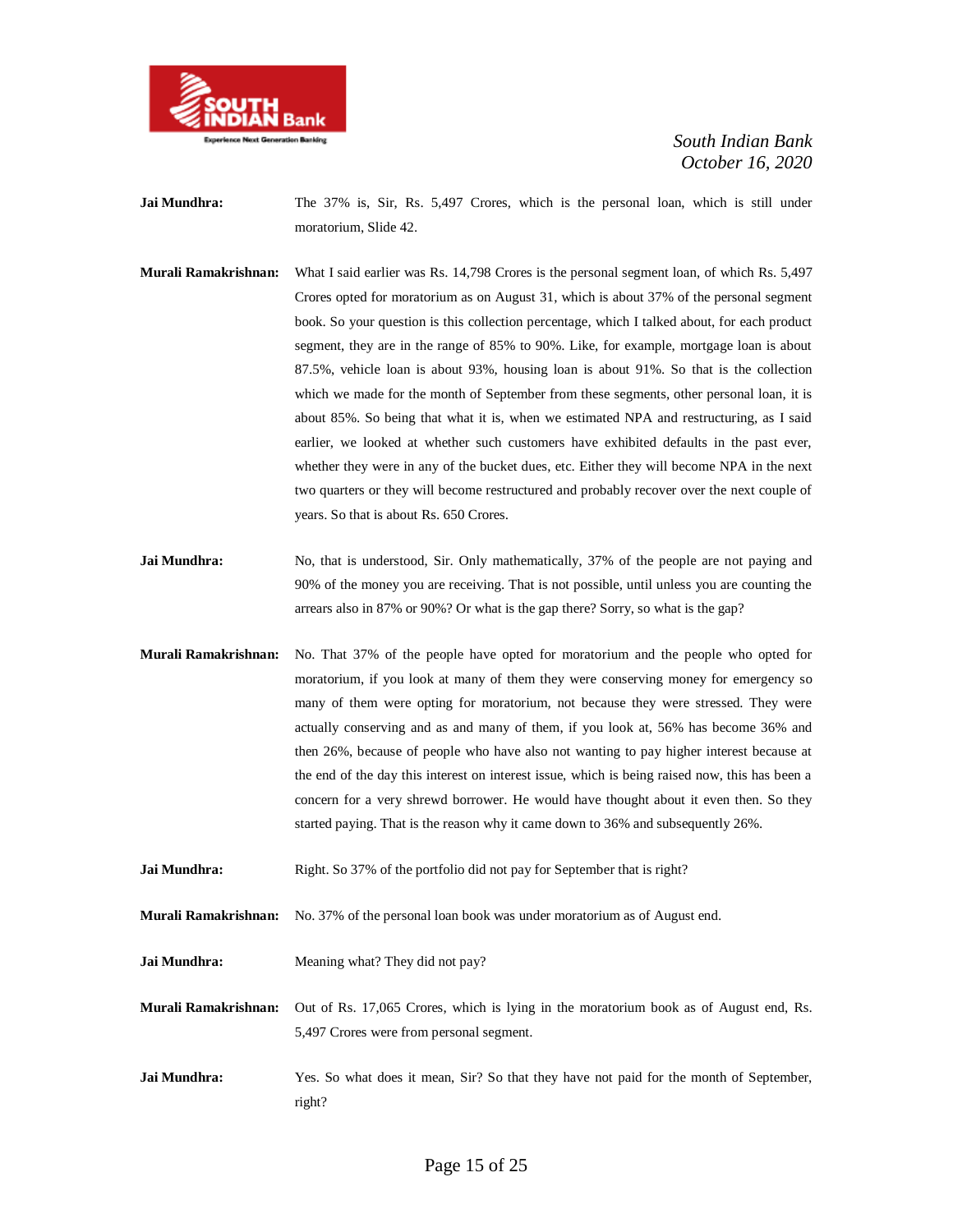

- **Murali Ramakrishnan:** No. It is August end I am saying. **Jai Mundhra:** But you have written September end, Sir? **Murali Ramakrishnan:** Moratorium got lifted in August end? **Jai Mundhra:** So what does it mean that 5,000? **Murali Ramakrishnan:** I am giving the figures as of August end. **Jai Mundhra:** But you have written September.
- **Murali Ramakrishnan:** If I were to reiterate, maybe there is an understanding gap. What I am saying again, let me reiterate. Out of Rs. 65,349 Crores, which is our total advances book, personal loan contributes Rs. 14,798 Crores, of which Rs. 5,497 Crores was under moratorium as of August end, which is about 37.1%. Now if you were to look at for the month of September, the dues of all the people who are supposed to be paying their dues and people who have opted for, let us say, moratorium, even amongst unseen business segment, etc., who have got FITL, etc., which was allowed to be paid over 7 installments starting from September to March of 2021. If you were to look at total amount to be collected for the month of September, segment-wise, if you were to look at, that is the ratio which I read about, where we are cumulatively talking about 80% collection, of which mortgage, etc., is at about 87% to 92% 90% level and corporate, etc., is about 73%, 75%, 78% level. Total it is about 80% level.

**Jai Mundhra:** Understood, Sir. So this 26% number is as of August end, right?

**Murali Ramakrishnan:** Yes, yes, correct.

**Jai Mundhra:** Because the presentation says September end?

**Murali Ramakrishnan:** Though results are as of September end, but all of you know that moratorium got lifted by August end. So whatever moratorium book anybody is talking about clearly has to be as of August end because there is no moratorium at all in September.

Jai Mundhra: But moratorium, it could be deemed moratorium because Supreme Court has said it has deemed moratorium now?

**Murali Ramakrishnan:** Come again, sorry?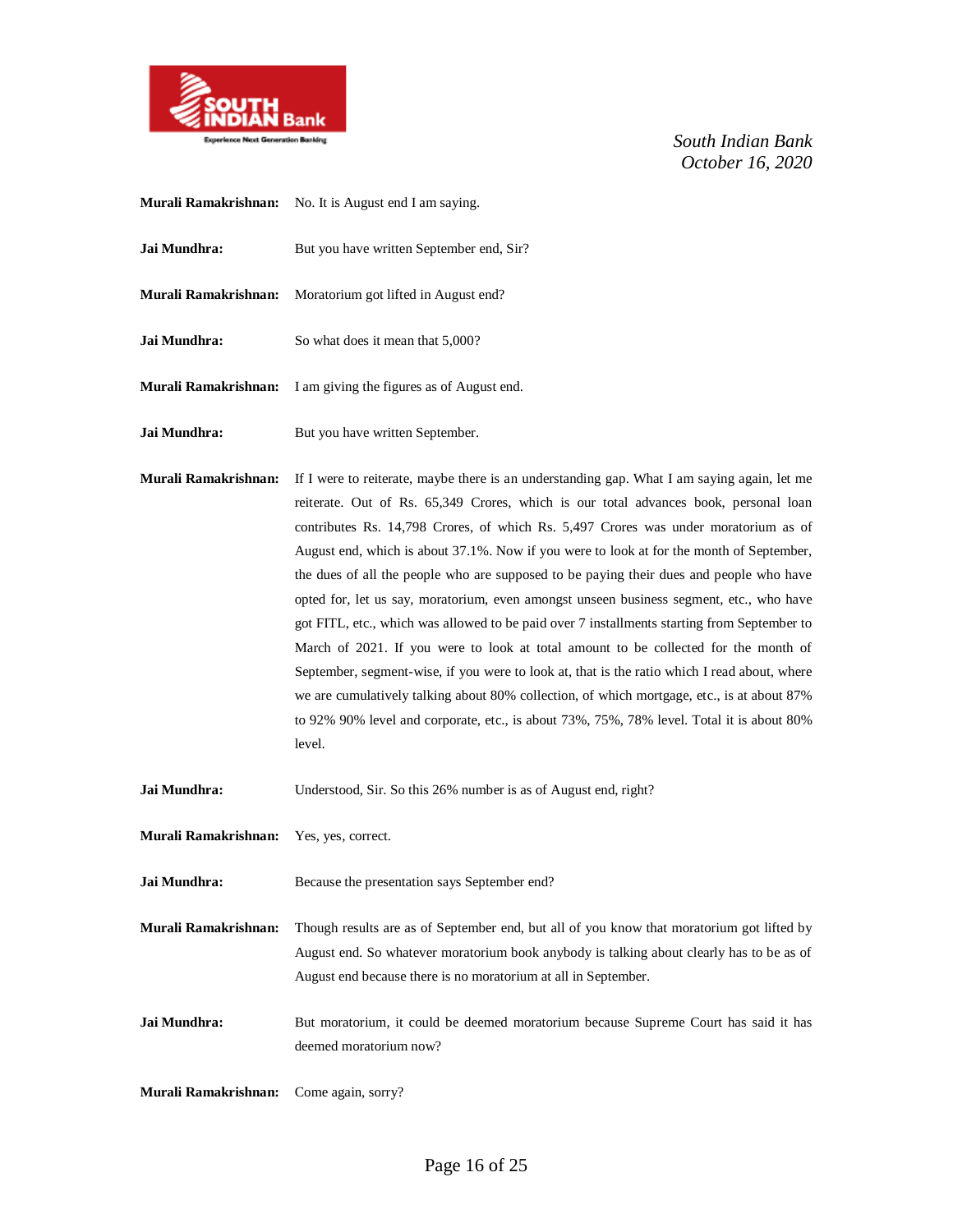

**Jai Mundhra:** Anyway, so you are clear that this 26% number is as of August end, right?

**Murali Ramakrishnan:** Absolutely.

**Jai Mundhra:** Right. That helps us. Sir, on large corporate side, when you say Rs. 600-odd Crores that are clearly at risk and may probably slip and would slip, it looks like that this is I mean, you have a I mean, BB and below book, which is, of course, the below investment grade. That book within the Rs. 100 Crores ticket size and above is around Rs. 670 Crores. So it looks like this should be a subsegment I mean the Rs. 600 Crores slippages that you are estimating should largely be from BBB and below book? Or you are estimating or I mean I am just saying that are you underestimating or no in the sense that it should flow from Rs. 670 Crores only? Would that be right assumption?

**Murali Ramakrishnan:** Yes. Good question. The total Rs. 100 crores plus book is about Rs. 4,791 Crores as of September end. In which, if you were to look at composition, AAA is about 22.4%, AA is about 37.4%, A is 6.2%, BBB is 20.1% and below BBB is 14.0% But if you were to really look at the amount appearing in below BBB book, these is basically 1 account belonging to the cement industry. This account is based out of Kolkata and there is a very high possibility of resolution happening, , there is a resolution which is already being worked out. In fact, all it is a consortium banking and all the banks who are part of this consortium, they are seeing a very high possibility of resolution happening. In fact, if things go as per plan, it should get resolved by November end, where, we do not estimate this account of Rs. 439 Crores. We believe that the hit will be far lower than that based on the resolution which we are talking about. But however, we are reckoning the entire amount as under stress. Similarly, if you were to look at the other account, here again, it is a retail entity. And here again, there is a resolution which is already there and it is just getting stuck because of some litigation, and this is also likely to get resolved. So frankly, we do not really foresee problem in this account too. There is an account, which is a Kerala-based large NBFC group., We absolutely expect nothing to happen in this. Entire money will be paid. It is a Gold loan NBFC and we believe that there would not be any impact on this at all. So therefore, if you were to look at below BBB book, which is a concern, which is right concern from your side, we just want to say that we have closely looked at each of these accounts and we believe that there is a very high resolution possibility in 1 of the 3 accounts, 1 complete resolution and 1 we will be closely monitoring.

**Jai Mundhra:** Right. Sir, if you have the quantum of this retail entity, which is stuck in the litigation, I mean, our exposure and the Kerala-based NBFC group where you have I believe the exposure is a part of some other business in the gold loans NBFC, right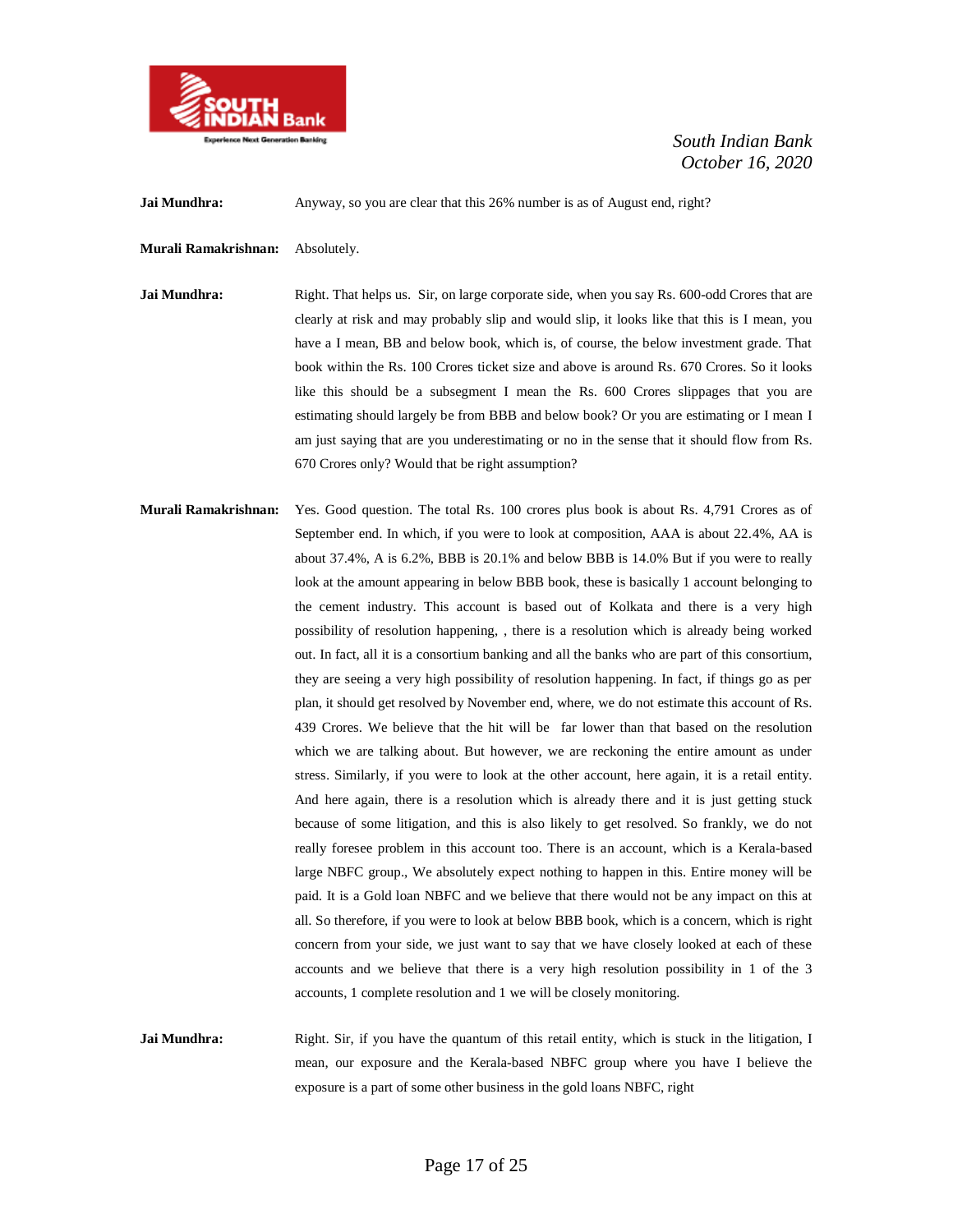

- **Murali Ramakrishnan:** No. There are two accounts of Rs. 115 Crores each. One Rs. 115 Crores is in the retail industry. One Rs. 115 Crores is on large NBFC player who has got a Hotel project. It is not NBFC, which is defaulting. It is belonging to a large NBFC group. They have built a hotel and that hotel is what is shown here as below BBB external rating. Just want to reiterate that, there is no default in these accounts.
- **Jai Mundhra:** The collection efficiency for the month of September is 80%, and you are suggesting that Rs. 3,000 Crores is roughly 15%, 16% of the Rs. 17,065 Crores. So this way, you are saying that 80% of the people are anyway paying and 20%, which are not paying, most of them could slip, and that is how you are building this Rs. 2,900 Crores. Is that the way to look at it?
- **Murali Ramakrishnan:** No. See, we cannot say that somebody has not paid for 1 month we should reckon them as NPA. I mean, obviously, a lot of recovery happens also in subsequent months. So when we look at estimation for NPA and restructuring, it is not just about 1-month behavior. We need to look at to which industry do they belong to, whether they have moved into SMA-0, 1, 2 in the past. If it is a retail account, whether they have slipped into any of the buckets in the past and how frequently are they showing such behavior, all those are obviously factored when we estimate how much is likely to fall as NPA. In fact, that is the reason why we are saying, though we are saying that 10% is what will fall as NPA over next few quarters, we are reckoning that Rs. 1,400 Crores of that will become NPA in next 2 quarters, maybe. That is based on our detailed understanding of what is happening. But obviously, all these are based on the estimates of what is likely to happen in Q3 and Q4 and how COVID situation pans out and how it will impact the various businesses of our customers but we believe that we have done some homework and we are saying that this is what we are estimating at this juncture. Clearly, as and when we come out with our third quarter results, that time again we will have a relook at all of this. And if there is a revision to be done either ways, whether it is positive or negative, we will disclose that also at that point in time.
- **Jai Mundhra:** Right. Sir, the question is where I was coming from is Rs. 17,065 Crores in exit moratorium. You said the collection efficiency is broadly same as the total portfolio of the book, which is 80%. Is that what you meant when someone asked that what is the collection efficiency in the moratorium book? You said it is broadly similar to the overall bank level. It is around 80%.
- **Murali Ramakrishnan:** I just want to reiterate. See, once the month of September comes, the distinction of a moratorium account and non-moratorium account, we should be concerned about what out of them is likely to become restructured or likely to become NPA. So I am sharing with you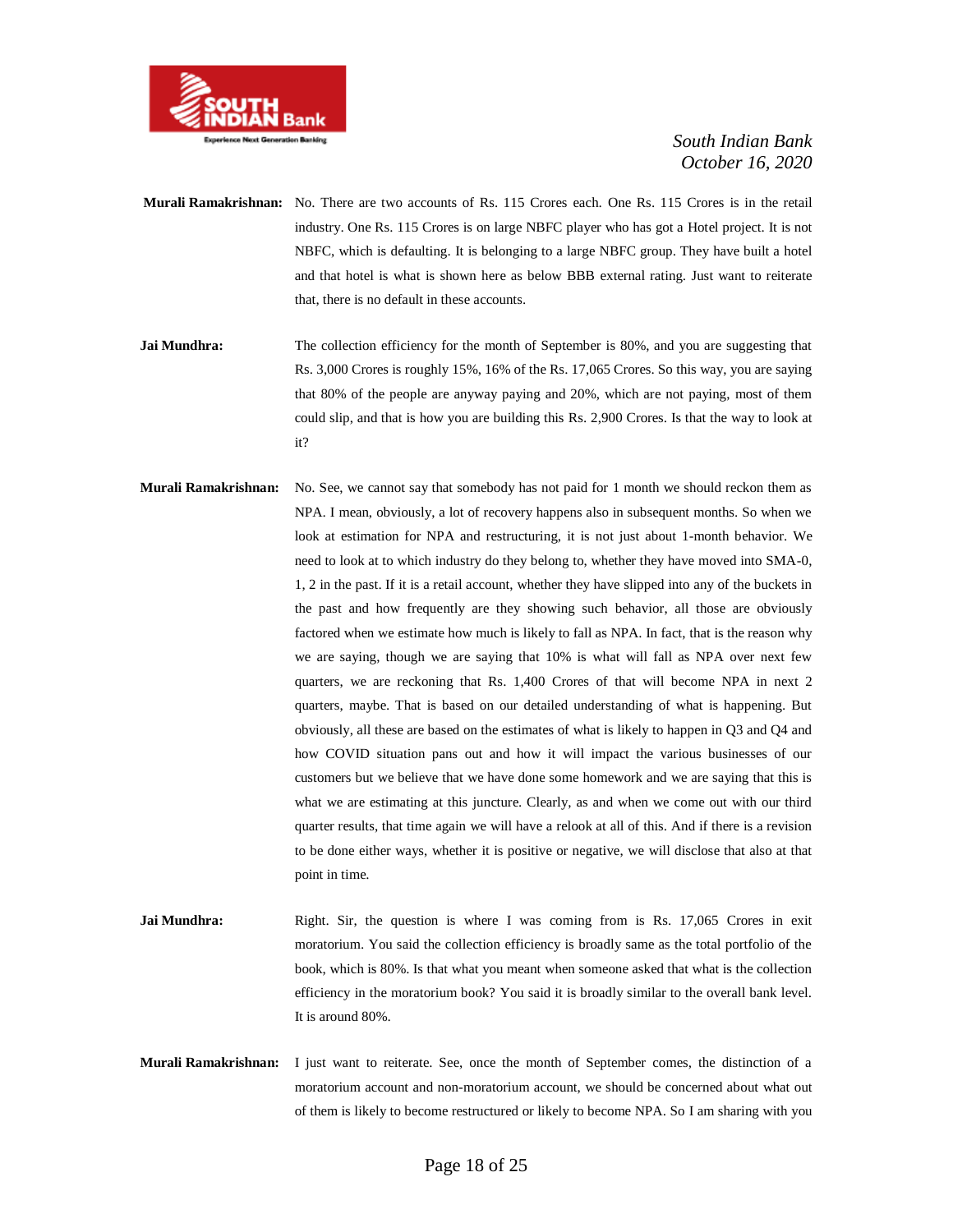

what our estimate based on the understanding of various accounts that are forming part of these business lines. Now out of the total amount, which has fallen due for the month of September, which is both from accounts which have sought moratorium and those accounts which have not sought moratorium, we believe that the percentage collection is which I am sharing with you is based on the dues. After August, my approach is not going to be any different for a moratorium or a non-moratorium account. I need to be concerned about both of them. If they default, we need to either do restructuring or we need to categorize them as NPA. So therefore, we have had a look at both of them and we believe that out of the moratorium, what is likely to fall as NPA, what is likely to become restructured, is something which I am sharing. So that is based on the estimate of the moratorium book and the industry to which they belong to and their past behavior, etc., so that is a distinction I want to make it. I mean, beyond a point, I think it is overkill to really say how much is the specific collection efficiency. We have factored that only in the estimation of what is likely to become NPA from the morat book. I read out also the percentages in various business lines we have. What percentage of that book is likely to become NPA, what percentage of the book is likely to be restructured, even that percentages I have read out in one of the answers. So I think what we believe is that we have done that work and we have disclosed what we have done.

**Jai Mundhra:** Last question, Sir in your BSE release, the point #10, sir, if you can elaborate what is this, Sir? The Indian Parliament has approved the code on Social Security, which impacts the contributions of the company towards PF and Gratuity?

**Murali Ramakrishnan:** Sorry. Sorry, I did not get your question again. Please repeat.

**Jai Mundhra:** Sir, the point 10 on Social Security in our BSE release that says that contribution by the company towards Provident Fund and Gratuity there could be some impact. If you can explain, Sir, what is the change and how are you approaching this issue? Have you made any communications?

- **Thomas Joseph K:** See, the final guidelines as to the numbers, etc., is still not declared by the government. So since the rule is already proclaimed, we have made a note on that. Otherwise numbers are all not declared by the government itself.
- **Moderator:** Thank you. The next question is from the line of Tejas Parekh from Citibank. Please go ahead.
- **Tejas Parekh:** My questions have been answered.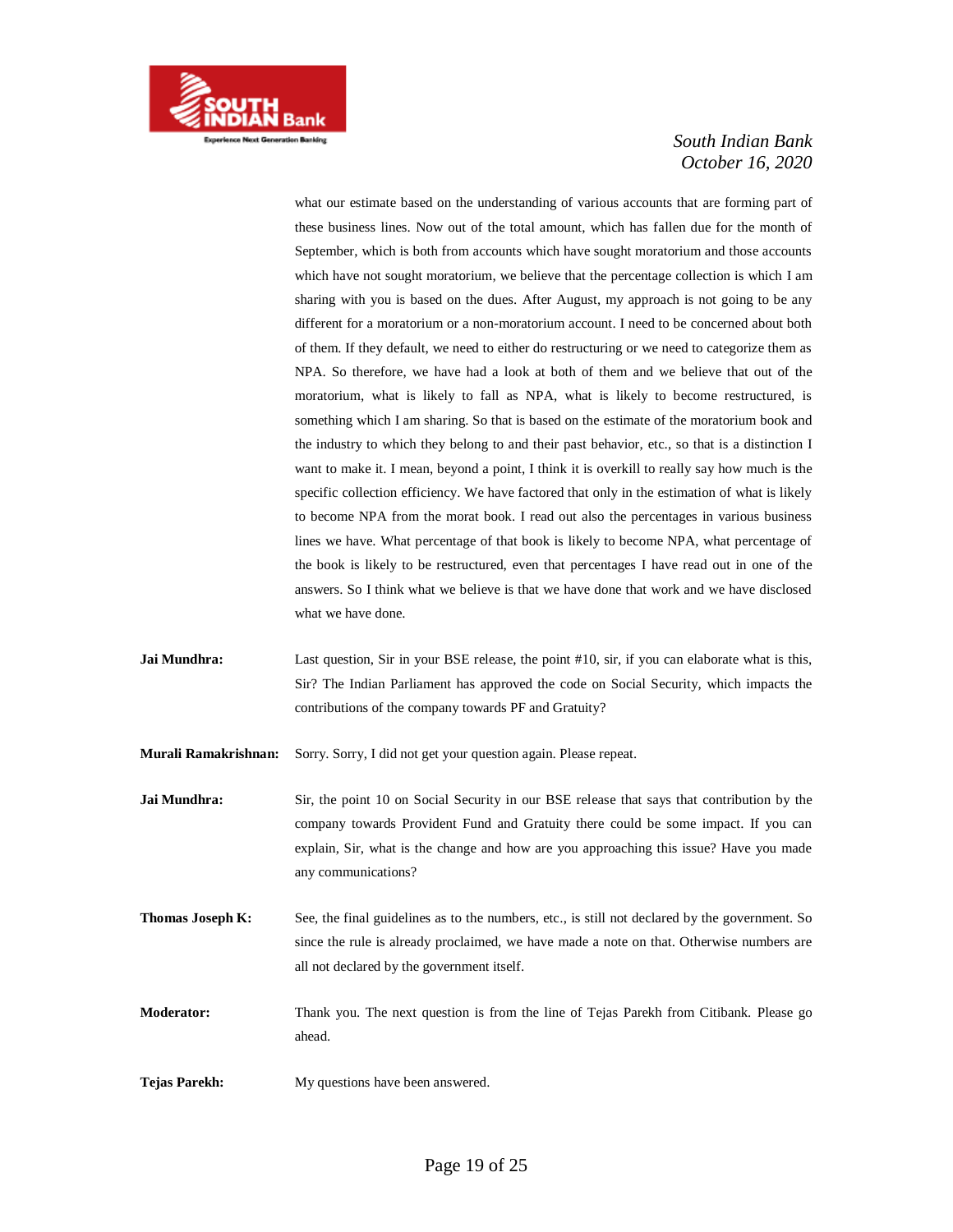

- **Moderator:** Thank you. The next question is from the line of Krishnan P.S from India Advisory. Please go ahead.
- **Krishnan P.S:** Thank you. I have two questions. I think one of them has been answered. I think from a shareholders' perspective, value perspective, do you feel it will be good for the bank to explore a strategic partnership with a large financial services firm that does not have a banking license or maybe even consider a merger with a large financial services firm or other private sector bank? I will be interested to know your views about it.
- **Murali Ramakrishnan:** No. Frankly, I have no views on this. We believe that this bank is a 91-year-old bank, which has had great vintage and it has seen ups and downs over the several decades of its existence. There is a great franchise value to this brand. We are very well entrenched in Southern part of India, and we have a great franchise in Kerala. We have a very great franchise in NRI base. We also believe that this bank in terms of corporate governance, etc., is one of the best which I can definitely say. With all this, I believe that the share price is definitely a concern. But then we believe that if we focus on our core activity of doing all the right things and steer the bank in the right direction, we believe that market will definitely look at the performance and it will correct itself. So we really do not foresee that to be a reason for looking at merger or any of those because we believe that this bank enjoys a tremendous reputation and franchise value.
- **Krishnan P.S:** That's it from my end. Thank you.

**Moderator:** Thank you. The next question is from the line of Swanand Samant from Chanakya Capital. Please go ahead.

- **Swanand Samant:** Sir, my question is on moratorium again. So in the June quarter during the conference call, it was around Rs. 23,000 Crores. So at that time, the comfort was there that which was 36%. So the comfort was there that 21% of the morat people have enough balances to pay all 3 EMIs, 5% have balance to pay 2 or 3 EMIs and 8% have balance to pay 1 EMI. So the stress was only that 2%, which comes about Rs. 500 Crores. So what has changed so drastically in the next 3 months, the estimate has gone from Rs. 500 Crores to around Rs. 1,700 Crores kind of expected stress?
- **Murali Ramakrishnan:** I just want to remind you that moratorium period was from March to August. So it is about, 6 months. So if somebody had only 1 EMI or 2 EMI, it is only to indicate that these people it is not that they have absolutely no money, and therefore, they have sought moratorium. I think the effort that time was to say that people are actually conserving money because they do not know how long it will go, how much the impact is going to be. So just to give a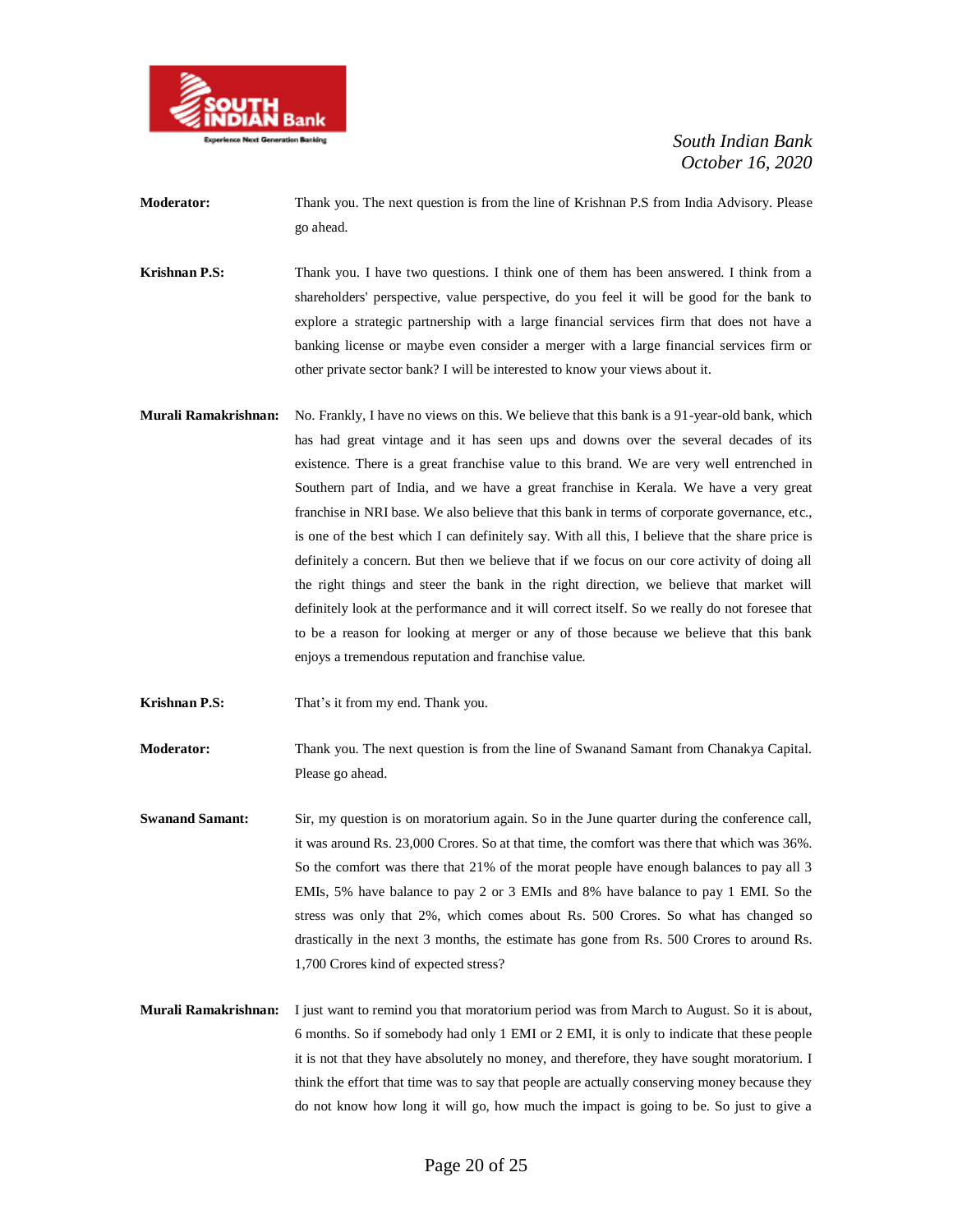

sense of whether these customers are indeed completely high and dry or do they have some liquidity, and they have sought moratorium just to ensure that they have some money for emergency. So that was the indication given to say that 1 EMI, 2 EMI, 3 EMIs. But the way I look at it is as of June end, 36% of the cases, which were under moratorium, and when the drive was happening for collecting recovery from these customers, which actually led to this 36% becoming 26%, is obviously due to some of them who might have had a cash would have paid that and they would have also mobilized some more to ensure that there is no delay or default. Some people would have continued to pay partially, and they would have remained unpaid for the other months. So all that cumulative adds up to 26% of the book under moratorium as of August end and out of that, which is lying, is what we have done estimation in terms of collection, which we have done for the month of September and what is likely to fall as NPA or restructured for the periods going forward. So just to reiterate, if at all anything which has happened, I think it is a collection, which has actually happened from bringing it down from 36% to 26%, which is a good reduction, even by focusing on collection purely for the month that it happened, fairly well in for the month of August so by the end of August, we brought it down to 26%. That has happened due to collection drive which has happened during that period. So there is nothing which has drastically gone wrong or right.

**Swanand Samant:** Thank you.

**Moderator:** Thank you. The next question is from the line of Pranav Gupta from Birla Sun Life Insurance. Please go ahead.

- **Pranav Gupta:** Most of my questions have been answered. Just one question so this estimation that we have done of customers that might slip or might require restructuring from the moratorium pool, have we interacted with these customers? And if we have, what are the reasons we are citing for not paying up right now? Is it solely that business has been affected on a temporary basis? Or is this a permanent loss of income that they are sighting? Why I am asking this question is because the feeling is that this cycle could be much different than real cycle because if a customer is facing temporary loss of cash flow they can very well pay up once things normalize? That is something I am trying to understand.
- **Murali Ramakrishnan:** Right. I think it is a good question. Two things I just want to mention. If you ask me personally, whether I have visited any of these customers, the answer is no because I took charge on October 1. Clearly due to COVID, travel itself has become extremely restricted. So I have not visited any of the customers. However, when we were estimating the behavior of specific counterparty cases, etc., we have taken a feedback from the regional heads and the branches who are actually dealing with these customers, plus the collection team, which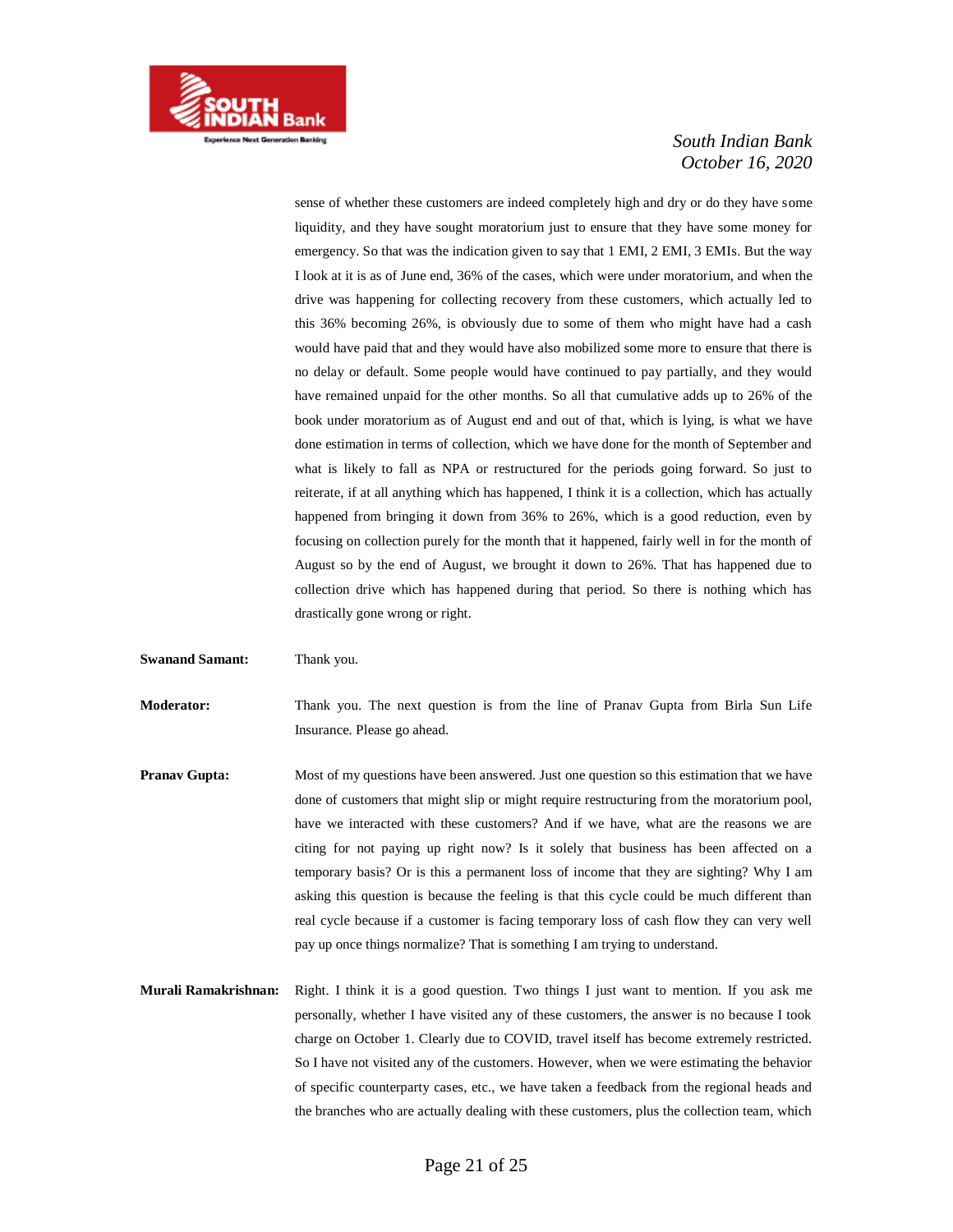

is actually handling these customers on a regular basis. Their inputs have been taken and the estimates have been made. So obviously, with respect to feedback from customers as to what is affecting them, we can probably say that it obviously depends on the industry to which they belong to and whether it is individual customer or a business segment. Obviously, the impact of COVID is very different for different sets of customers. But typically, what we are seeing is in the business segment where the collection definitely efficiency is lower relatively compared to individual segment, it has clearly happened due to some of the businesses having impact on supply getting interrupted due to the various situations. Some of them are impacted because of demand going down. Some of them got impacted because the working capital cycle has gone up. And many of the people who are particularly in the large corporate side who are part of construction, infrastructure, EPC, those kind of segments, they have all obviously been impacted because there is no major work which is currently happening and even for the works which they have done, their payments, etc., are getting delayed. So the impact of COVID definitely is very different for different sets of businesses. As far as individual is concerned, we believe that going by the collection efficiency, it is not definitely a bad performance at all in terms of 90% of the people paying just after coming out of moratorium. I think it is a fairly good indication. But obviously in terms of how the whole thing will pan out in the next few quarters and next year, we are also closely watching and hopefully, if things become better, maybe some of us will also travel to get to understand firsthand about what is happening with those customers. Today, obviously, we are restricted in traveling. Therefore, to that extent, we are going by our branch and regional offices who are interacting with them and our collection team is directly engaging with these customers for recovering money.

**Pranav Gupta:** Sir, just as a follow-up. Obviously, I understand that it is not possible for people to travel due to restrictions. I just wanted to understand that especially in the retail segment, are customers giving us indications or indications for collections saying that as things start to pick up we will be in a position to repay? Again why I am asking this is because maybe you could see a slippage now, but say 6 months down the line, obviously, assuming things improve, maybe they are in a position to start repaying and they get upgraded. That is just something I am trying to get a sense or a hang around.

#### **Murali Ramakrishnan:** Your voice is not too clear.

**Pranav Gupta:** I am asking that the customers who are not paying today may be in a position to pay say 6 months later, right? So maybe they slip now in this quarter or the next quarter, in Q3 or Q4. But say, if they see an upturn in business or upturn in their financial situation, they might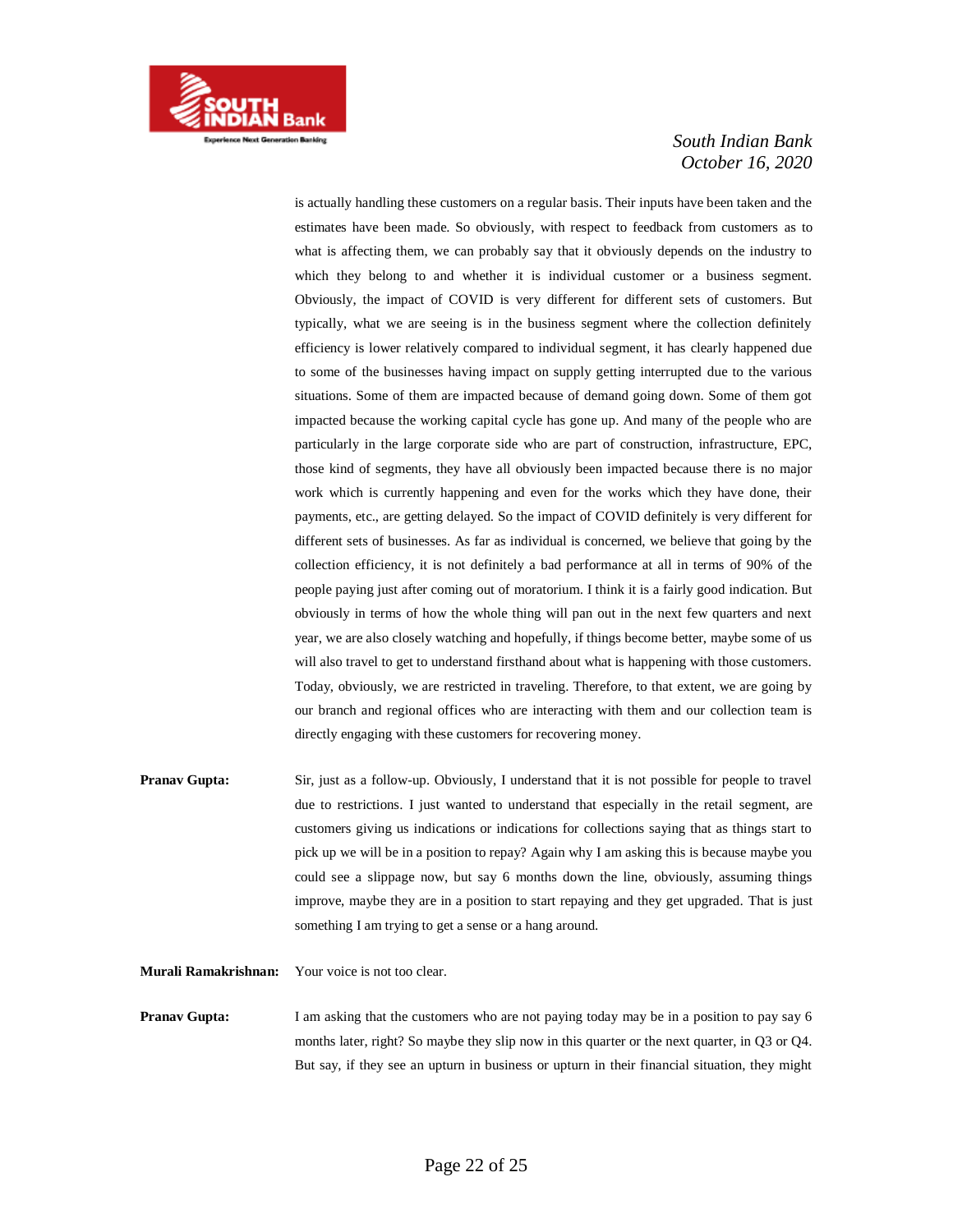

pay up and get upgraded. Is that sort of a sense, which is coming to your collection people on the ground right now? Or is it too early to comment?

**Murali Ramakrishnan:** Frankly, I mean, it is too early to comment, we have just come out of the moratorium and we are still in the thick of COVID situation becoming worse in Kerala as well as in states like Maharashtra, etc., and Tamil Nadu. See, we have actually lot of our concentration of businesses in Kerala and next to Kerala, it is Tamil Nadu. So we have 10 of our 20 regions based out of Kerala and if you have been noticing, Kerala of late things have actually a little bit worsened and the COVID situation is indeed becoming worse than what it used to be in early days. So we are not getting the sense that customers are optimistic today. They are obviously in the midst of what is happening. So therefore, when we estimated, we are estimating that, yes, things can be hurting them and therefore, we are estimating that they are likely to be that side want to restructure it wherever restructuring is an option. Where we are already seeing that cash flows are clearly not there, and they are definitely going to be defaulting, we have reckoned them as likely NPA for the next two quarters. So just to answer you, whether there is an early indication of whether the people are feeling that things can become better, and they will be able to pay in 3 to 6 months' time? As of now, we are not getting that sense. But as and when we get such signals, definitely this whole exercise, we will have to keep redoing it as per me every quarter. We will have to look at it afresh to see what is coming out of bad situation, what is getting into bad situation. I think we need to it is a one-off situation for all of us. I mean we have never faced this in our entire 3, 4 decades of our experience as bankers. So all of us are together to see what actually is going to pan out.

**Pranav Gupta:** Thank you.

**Moderator:** Thank you. We take the next question from the line of Nilanjan Karfa from IDFC Securities. Please go ahead.

**Nilanjan Karfa:** Good morning. Thank you for the opportunity. Sir, just a question our bank is roughly 45- 55 ratio in terms of term loan and working capital. So I just want to understand how much capitalization have we done on the working loan side?

**Murali Ramakrishnan:** Sorry, what is your question? Your voice is not too clear. Come again, what is the capitalization on?

**Nilanjan Karfa:** On the working capital side, Sir.

**Murali Ramakrishnan:** You are asking what is the exposure on the working capital side is that the question?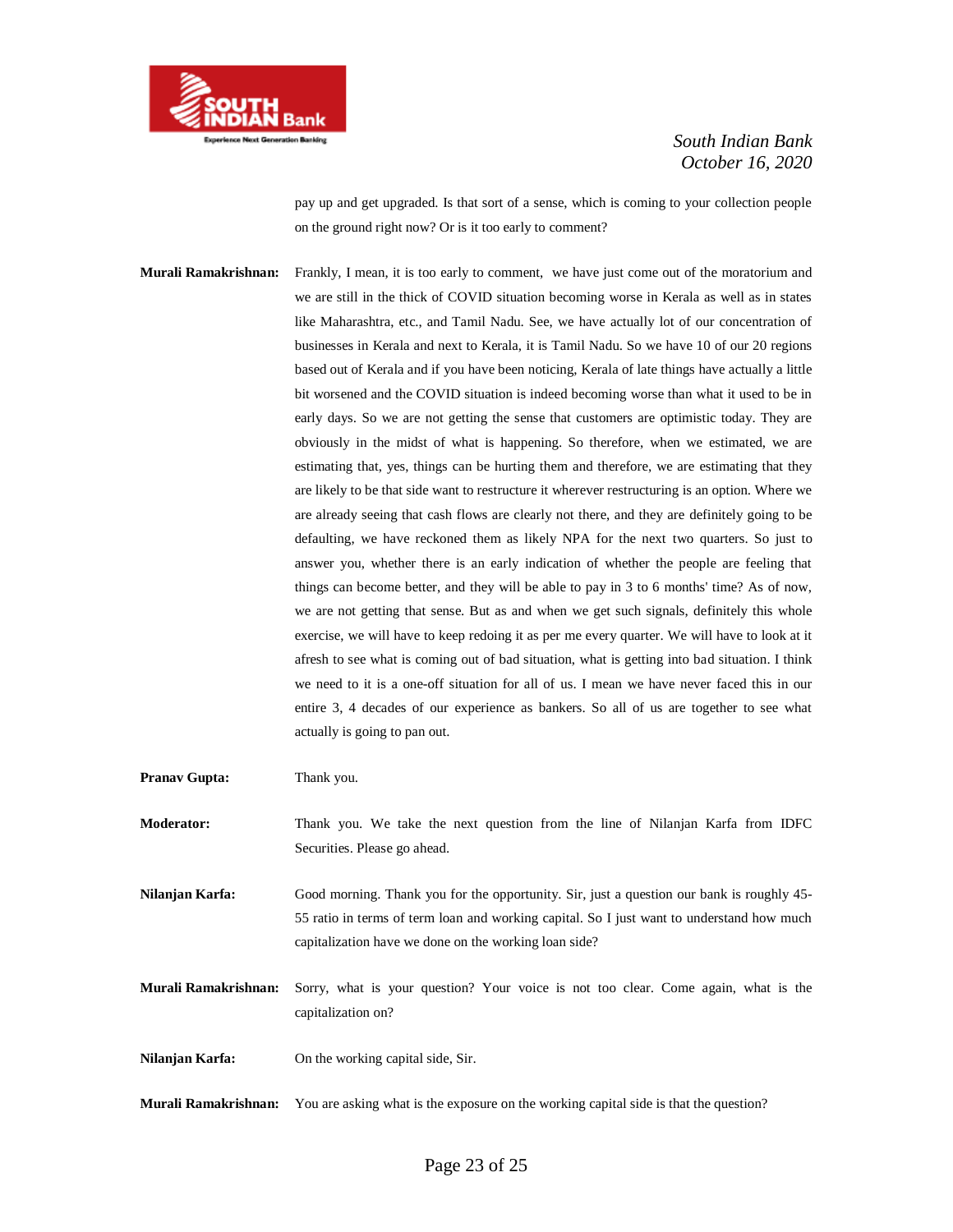

- **Nilanjan Karfa:** No, no. Working capital is almost 55% of the book roughly, if I understand? What I wanted to understand is while you have given a collection efficiency of 80% on the term loans, how should we look at the working capital loans?
- **Murali Ramakrishnan:** For the working capital set of accounts, if you recall, as per the guidelines, we can, cumulatively, whatever is interest payable during the moratorium period, you can categorize them as FITL and that has to be collected over the next 7 months till March 2021.

**Nilanjan Karfa:** Correct, that was my question, Sir, yes.

- **Murali Ramakrishnan:** If you were to look at what is the demand made on those specific category, the demand made was about Rs. 38 Crores for the working capital we have. Of which, we had collected about Rs. 26 Crores out of Rs. 38 Crores, so which is about 68% in the FITL side as of October 12
- **Nilanjan Karfa:** Sir, my question was of this 80% collection efficiency, which we have disclosed, the denominator is quite clear, which is the total demand for the month, irrespective of moratorium or non-moratorium. What is the numerator? I mean, could you segregate, if somebody has sort of prepaid something or somebody who has taken a moratorium and has now cleaned up his entire overdues, would you have a sense of that because that kind of changes fundamentally what percentage of customers have actually paid and not?
- **Murali Ramakrishnan:** Against the demand made. So if the demand made let us say, for the month of September, whatever is the demand made, let us say, if Rs. X is the demand made and if they have paid Rs. A., it is A/X. That is the collection efficiency, which we always talk about

**Nilanjan Karfa:** My point is, let us say there is a customer who has taken a 6-month interest holiday, right? In the September, he will pay his regular dues, I mean, which is accruing for 3 months maybe or monthly basis, depending on the customer.

**Murali Ramakrishnan:** Correct.

**Nilanjan Karfa:** Right?

**Murali Ramakrishnan:** No, that we will take plus if he is opting for moratorium, if he has opted for moratorium and if he wants to avail the dispensation which is given, then the interest due, which has fallen for the last 6 months, will then be converted into FITL, and he will have to pay 1/7th of that FITL for the month of September.